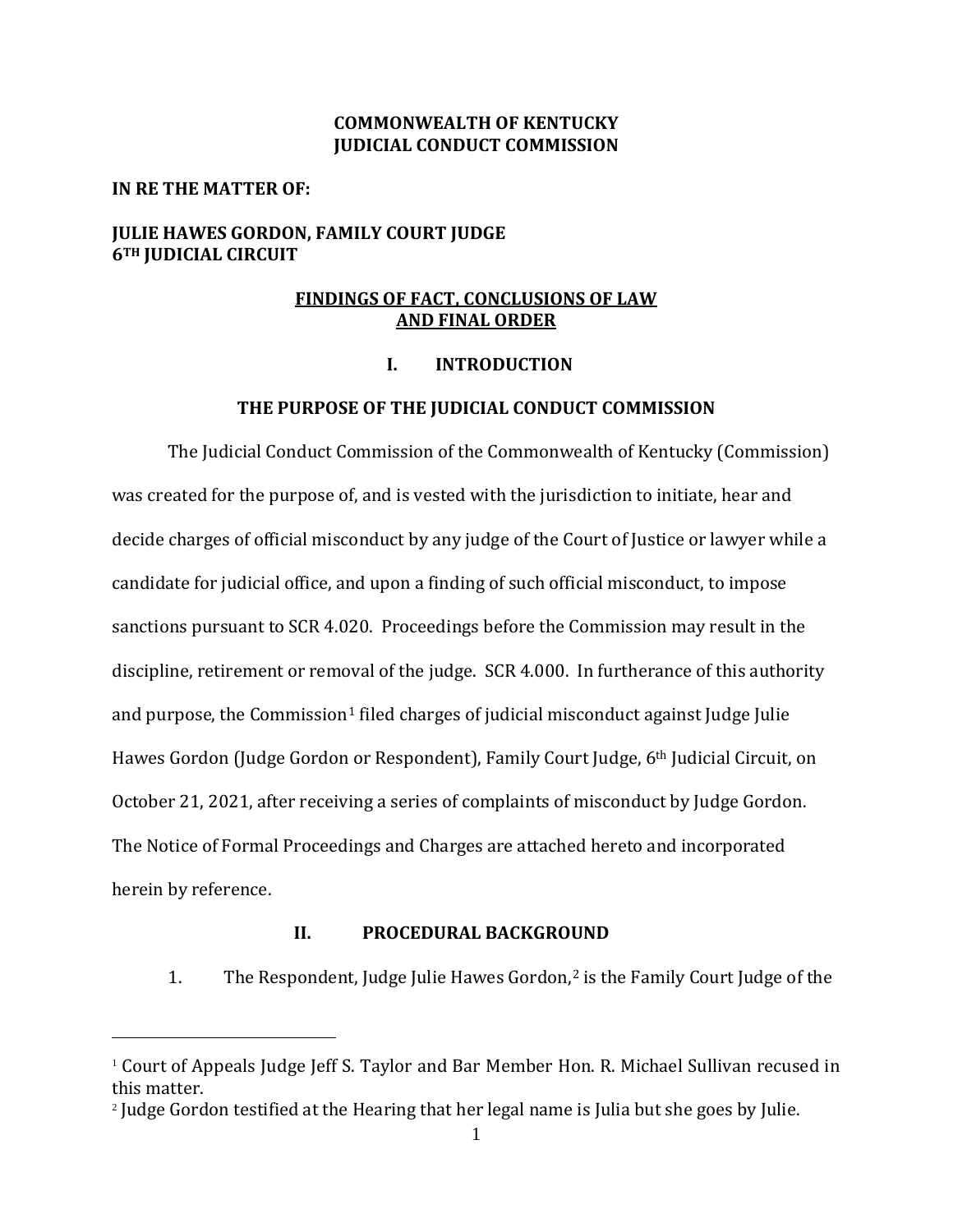6th Judicial Circuit, located in Owensboro, Daviess County, Kentucky. Judge Gordon was elected in 2016 to the newly created Family Division of the Daviess Circuit Court and took her oath of office on or about January 3, 2017.

2. The Commission received a series of complaints alleging Judge Gordon engaged in misconduct and the Commission authorized a preliminary investigation. SCR 4.170(1).

3. Judge Gordon was provided notice of the allegations and of the preliminary investigation and was asked to appear before the Commission for an informal conference. SCR 4.170(2).

4. On July 21, 2021, Judge Gordon responded to the notice in a twenty-seven (27) page letter with attachments 1 through 19, denominating it her "sworn" statement. ("Please accept this letter, verified as my sworn statement.") (See Hearing Exhibit 24). She thereafter supplemented this sworn statement by letter dated July 30, 2021, including attachments 20-24.

5. Judge Gordon and her counsel appeared before the Commission which conducted an informal conference consistent with SCR 4.170(2).

6. Following the informal conference, Judge Gordon was provided the factual information in the custody of the Commission for examination, and she was afforded an opportunity to present any other information bearing on the investigation. SCR 4.170(4).

7. Based on the series of complaints presented to the Commission, the Commission's preliminary investigation, Judge Gordon's sworn statement and supplement, the Commission concluded that formal proceedings should be initiated. On October 21, 2021, consistent with SCR 4.180, the Commission served Judge Gordon with the Notice of

2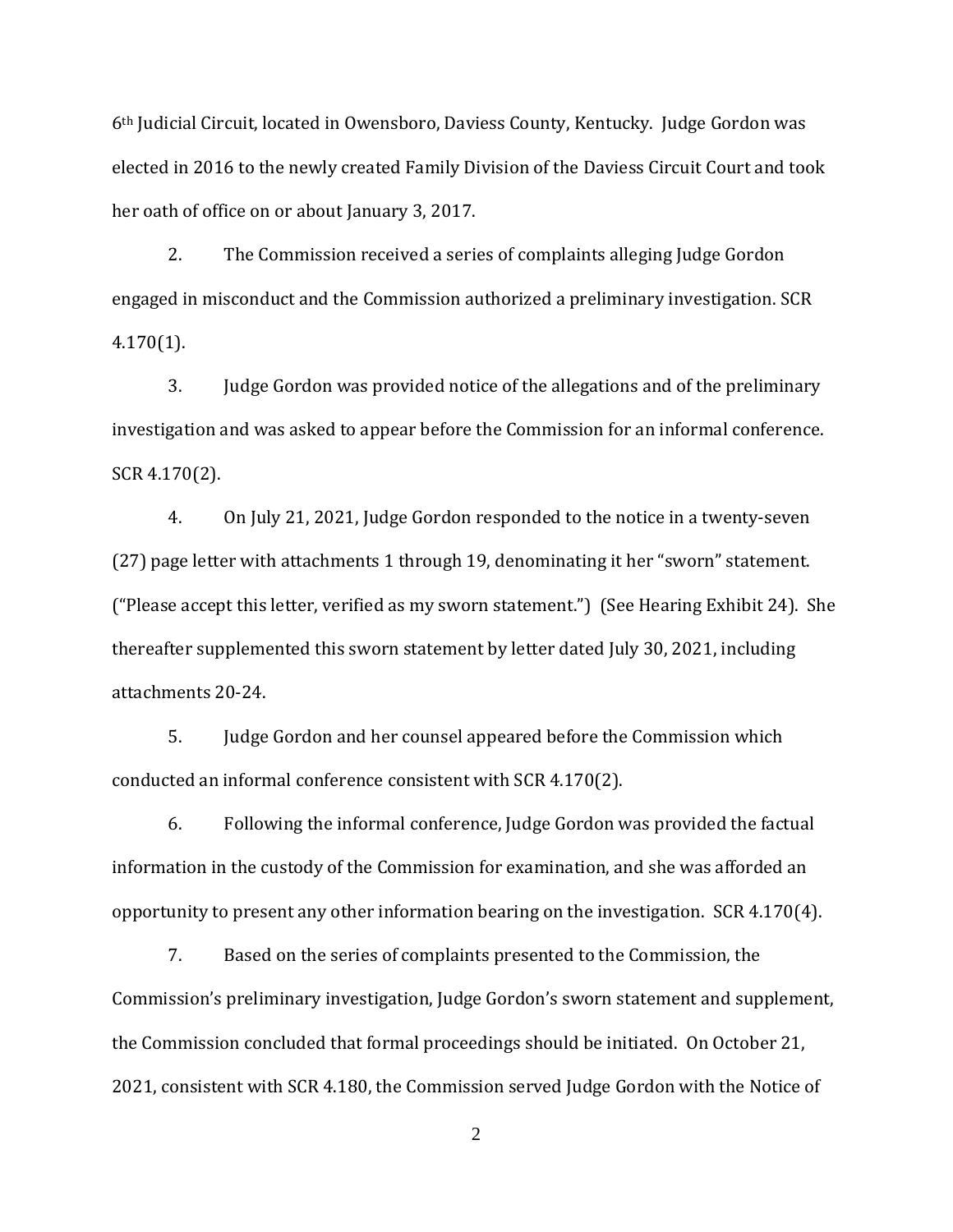Formal Proceedings and Charges (the Charges).

8. Counsel for Judge Gordon entered an appearance and after requesting and obtaining an extension of time under SCR 4.200, filed a Response to the Charges on November 22, 2021. Judge Gordon "verified" the Response. The Response denied several of the charges and violations of the Canons but admitted some of the operative facts set forth in the Charges. (See Response to Notice of Formal Proceedings and Charges dated November 22, 2021.)

9. On November 24, 2021, the Commission entered an Order and Notice of Hearing on Suspension from Duties Pending Final Adjudication pursuant to SCR 4.020(1)(a)(ii) (Temporary Removal Hearing). The purpose of the hearing was to determine whether it would be in the best interest of justice to temporarily suspend Judge Gordon, without affecting her pay status, until final adjudication of the pending Charges. The Temporary Removal Hearing was scheduled for December 15, 2021.

10. On December 2, 2021, an Agreed Order of Temporary Suspension was entered by the Commission suspending Judge Gordon, effective 5:00 p.m. C.S.T. on December 3, 2021, prohibiting her from acting in her official capacity as a judge and from the performance of her duties, without affecting her pay status, until final resolution of the pending Charges and completion of the Formal Proceedings by the Commission. (See Commission December 2, 2021, Agreed Order of Temporary Removal).

11. On December 14, 2021, the Commission noticed the hearing for the Formal Proceedings and Charges for April 4, 2022. (See December 14, 2021, Notice of Time and Place for Hearing).

12. The Formal Proceedings and hearing on the Charges commenced on April 4,

3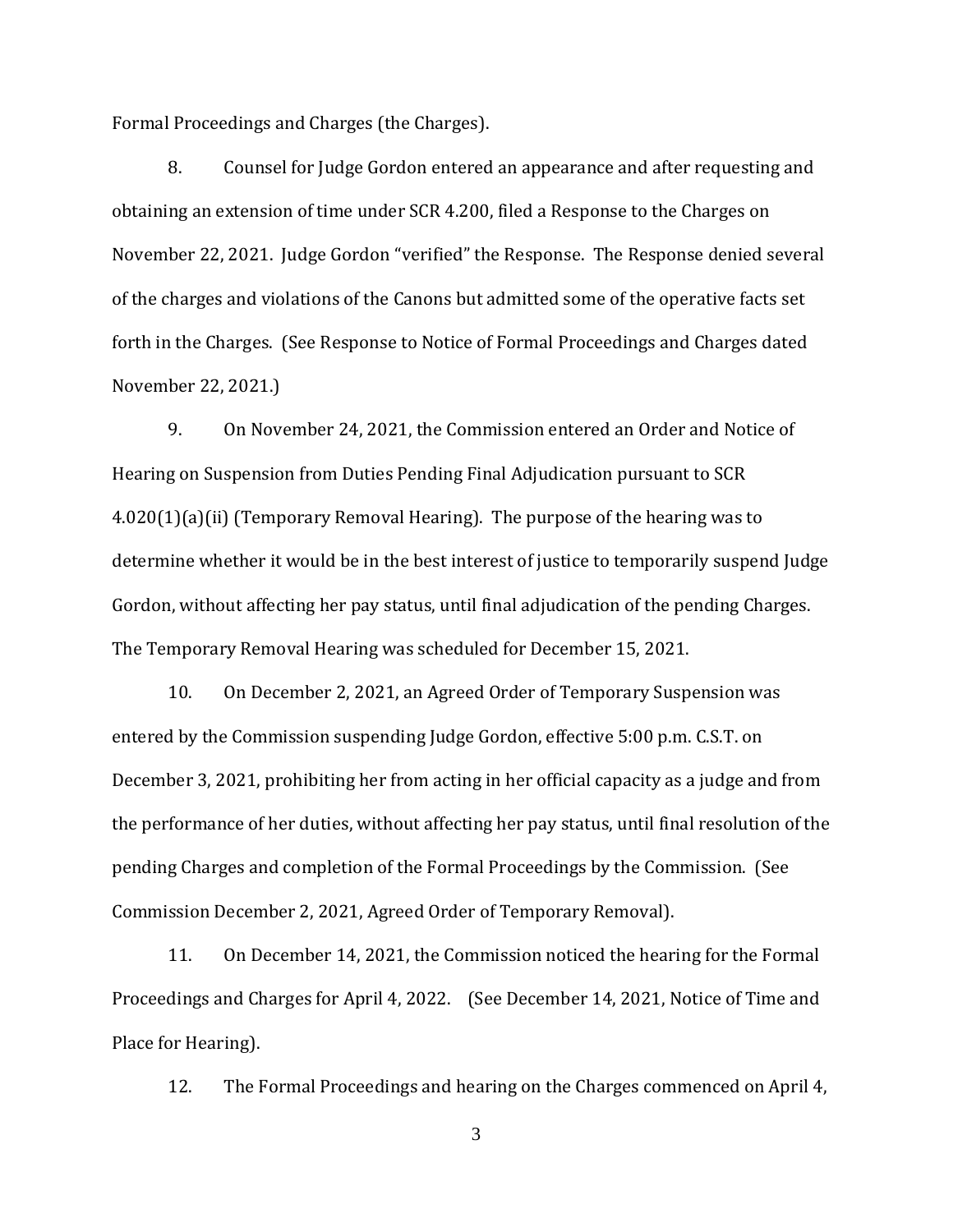2022, in the Warren County Judicial Center, District Courtroom - 2D, with the Commission represented by Hon. Jeffrey C. Mando and Hon. Joseph Hill, and the Respondent present and represented by Hon. R. Kent Westberry and Hon. Bridget M. Bush (the Hearing).

13. Counsel for the Commission orally moved to amend the Charges to include a violation of Canon 1, Rule 1.3 under Count I. Judge Gordon's counsel objected. The proposed amendment did not involve any additional or new facts, nor did it involve any additional or new charges. Rather, it identified an additional violation of the Rules by the alleged conduct of Judge Gordon. The Chair granted the motion and allowed the amendment to add that the conduct already alleged violated Canon 1, Rule 1.3. (See Hearing Recording 2022-04-04\_08.20.11.187, at 2:12).

14. During the Hearing, counsel for both the Commission and Judge Gordon moved that "The Rule" be invoked as to the separation of witnesses at the Hearing, and said motion was sustained and implemented by the Chair of the Commission. (See Hearing Recording 2022-04-04\_08.20.11.187, at 4:52).

15. At the commencement of the Hearing, counsel for the Commission presented his opening statement, and counsel for Judge Gordon delegated his presentation of opening statement to his client, Judge Gordon. (See Hearing Tape 2022-04-04\_08.20.11.187, at 12:18).

16. Because Judge Gordon's opening statement, orally *presented by her* to the Commission, introduced significant testimony for the Commission to consider, the Chair of the Commission asked Judge Gordon to recite the oath to swear or affirm and establish that the testimony that *she had given* to the Commission through her opening was the truth and

4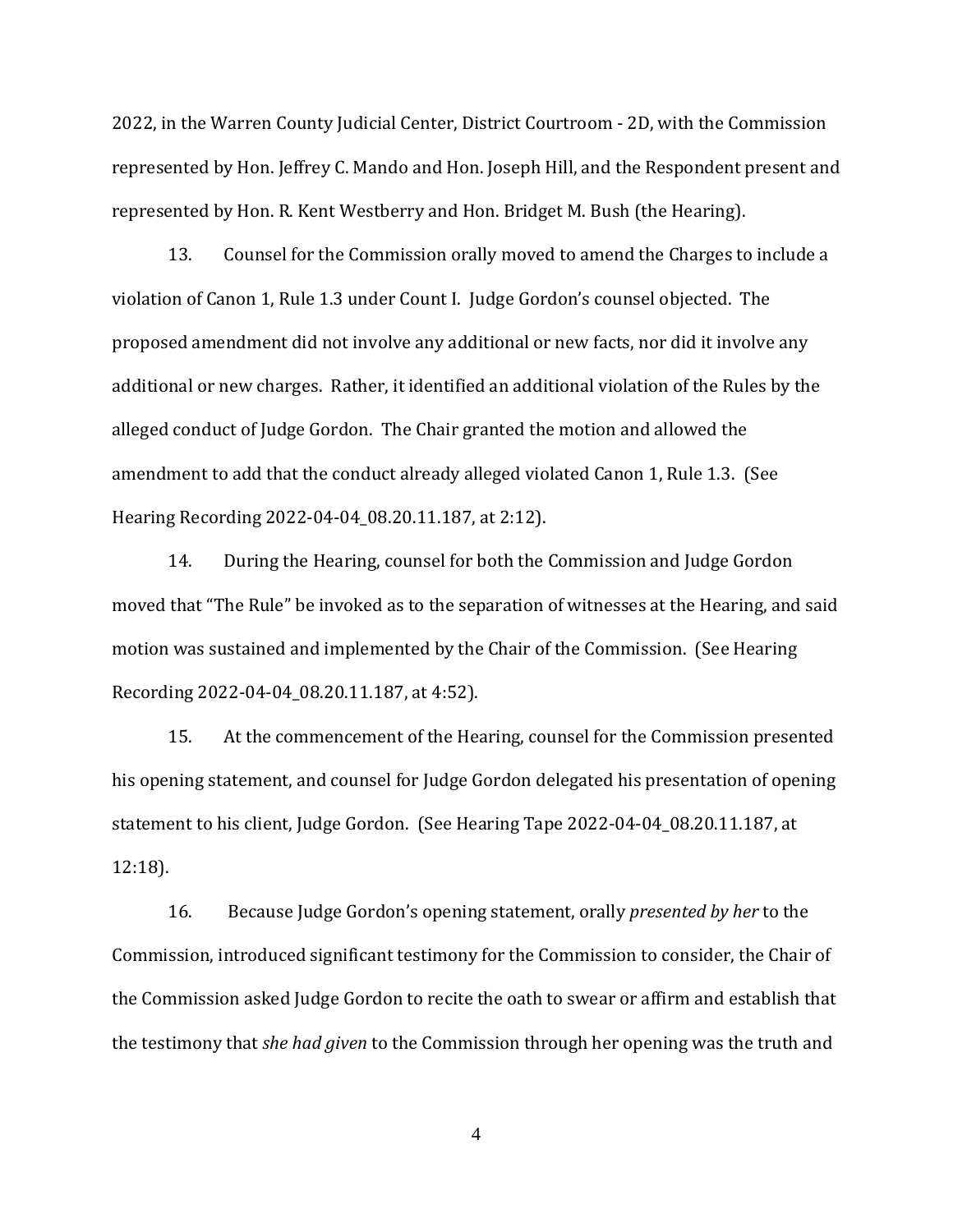nothing but the truth. [3](#page-4-0) Counsel for the Commission and counsel for Judge Gordon agreed to the Chair's request, and without objection Judge Gordon did so swear or affirm. (2022- 04-04\_08.20.11.187, at 26:00). Through her opening statement she admitted some additional operative facts as alleged in the Charges.

17. After concluding opening statements, both sides jointly moved to amend the witness list(s) to add Megan Dunn Jackson as a witness. There being no objection, the joint motion was granted. (See Hearing Recording 2022-04-04\_09.15.34.046, at 1:58).

18. The parties presented their evidence over three (3) business days, and the Hearing concluded on Wednesday, April 6, 2022. Judge Gordon testified several separate times during the Hearing, through direct examination, cross-examination, and as a rebuttal witness.

19. At the conclusion of the Hearing and presentation of all proof and defense by counsel for the parties, the Commission then deliberated on the Charges and considered all the evidence presented by the parties at the Hearing.

20. The six (6) voting members of the Commission are as follows: Bar Member Hon. Carroll M. Redford, III, Court of Appeals Judge Glenn E. Acree, Circuit Judge Eddy Coleman, District Judge Karen Thomas, and Citizen Members Dr. Joe E. Ellis and Janet Lively McCauley. Also, in attendance during the Hearing were Commission alternate members, District Judge Elizabeth Chandler and Circuit Judge Mitch Perry.

21. At the conclusion of the Hearing and presentation of proof, counsel for the parties presented to the Commission a "Stipulation of the Parties" which was filed in the

<span id="page-4-0"></span><sup>&</sup>lt;sup>3</sup> Under SCR 4.030 the powers of the Commission include the taking of testimony under oath.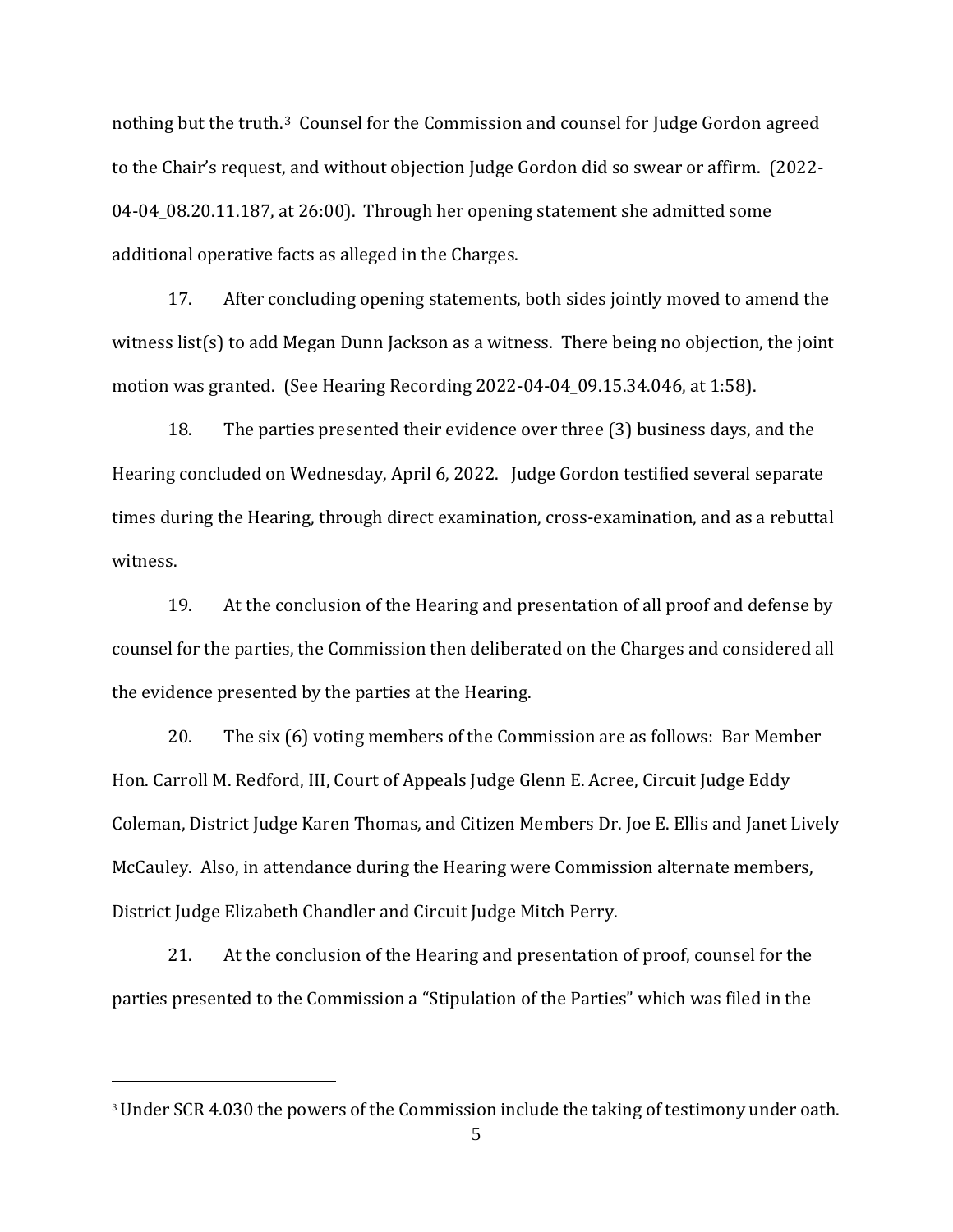record. By agreement of the parties, the Stipulation was to be considered by the Commission during deliberations. The Stipulation presented to the Commission the agreement of the parties that certain Charges would be subject to dismissal because proof was not presented on those identified Charges by counsel for the Commission, or the proof presented did not meet the applicable "clear and convincing" burden of proof, or counsel for the Commission would not in good faith be able to present a meritorious challenge or objection in response if a motion to dismiss those Charges, limited to and delineated in the Stipulation, was presented by Judge Gordon at the close of the proceedings.[4](#page-5-0) 

22. Pursuant to the Stipulation, portions of Counts I, II, III, IV, and the entirety of Count VI were dismissed for lack of sufficient evidence presented during the Hearing to meet the clear and convincing burden of proof. The Stipulation was considered and applied by the Commission during deliberations.

### **III. THE SCR 4.220 HEARING AND BACKGROUND SUMMARY**

In 2016, Judge Gordon became the first and sole judge of Daviess Circuit Court, Family Court Division, as a result of the election by the citizens of Daviess County. During 2021 and into 2022 a series of complaints against Judge Gordon came to the attention of the Commission which resulted in the Charges against her for actions during her tenure as Family Court Judge. A summary of the Charges addressed at the Hearing include:

Count I: You took numerous actions to exert your influence as Family Court Judge to obstruct justice and affect the outcome of your son, Dalton Gordon's,

<span id="page-5-0"></span><sup>4</sup> Counsel for the Commission made clear that the Stipulation was presented under the conditions precedent that there was probable cause and good faith basis to file and pursue the Charges, but which counsel acknowledged he would not be in a position to defend against or rebut a motion to dismiss certain of the Charges if such motion were presented by Judge Gordon. Counsel for Judge Gordon agreed with this characterization of the intent behind the Stipulation of the Parties.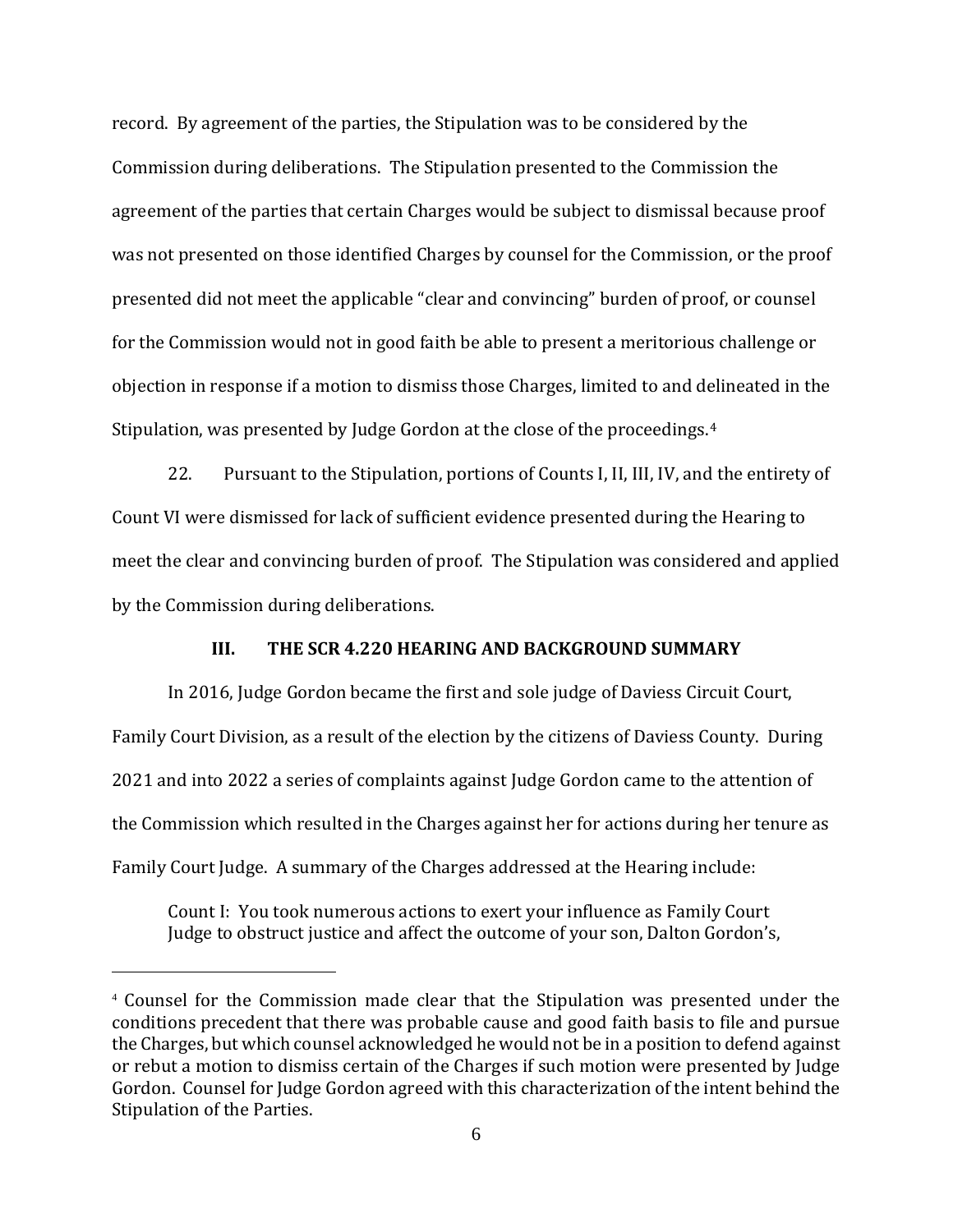criminal proceedings.

Count II: You abused your power and overstepped the authority of your position and engaged in acts which brought your impartiality into question.

Count III: You mismanaged your courtroom and deviated from acceptable standards of judicial conduct.

Count IV: During the Judicial Conduct Commission's investigation into your practices as Family Court Judge, you demonstrated a lack of candor and misrepresented material facts to the Judicial Conduct Commission and the Judicial Ethics Committee.

Count V: You failed to recognize and avoid conflicts of interest which brought your impartiality into question.

Count VI: You have ignored and violated the law which brought your integrity into question and created the appearance of impropriety.

The misconduct allegations against Judge Gordon presented to the Commission

through the complaints include serious claims of obstruction of justice, misuse and abuse of power, destruction of evidence, various improprieties as a judicial officer, bias, improper exercise of influence, retaliation, and a lack of candor to the relevant tribunals. Although there was much testimony from both sides regarding Judge Gordon's docket management or mismanagement, chaotic and unnecessarily lengthy dockets[5](#page-6-0) and hearings for her Juvenile Dependency, Neglect, and Abuse (JDNA) cases, as well as her defense that she was a new or "baby" judge inadequately trained and without an active mentor judge, and that she was a "systems disrupter" who caused tensions and created disgruntled court workers, especially those involved with the JDNA docket, none of these matters are controlling or dispositive of the Commission's decision or the discipline imposed.

<span id="page-6-0"></span><sup>&</sup>lt;sup>5</sup> Hearing Exhibit 37, November 14, 2018, Facebook post showing court concluding after  $1a.m.$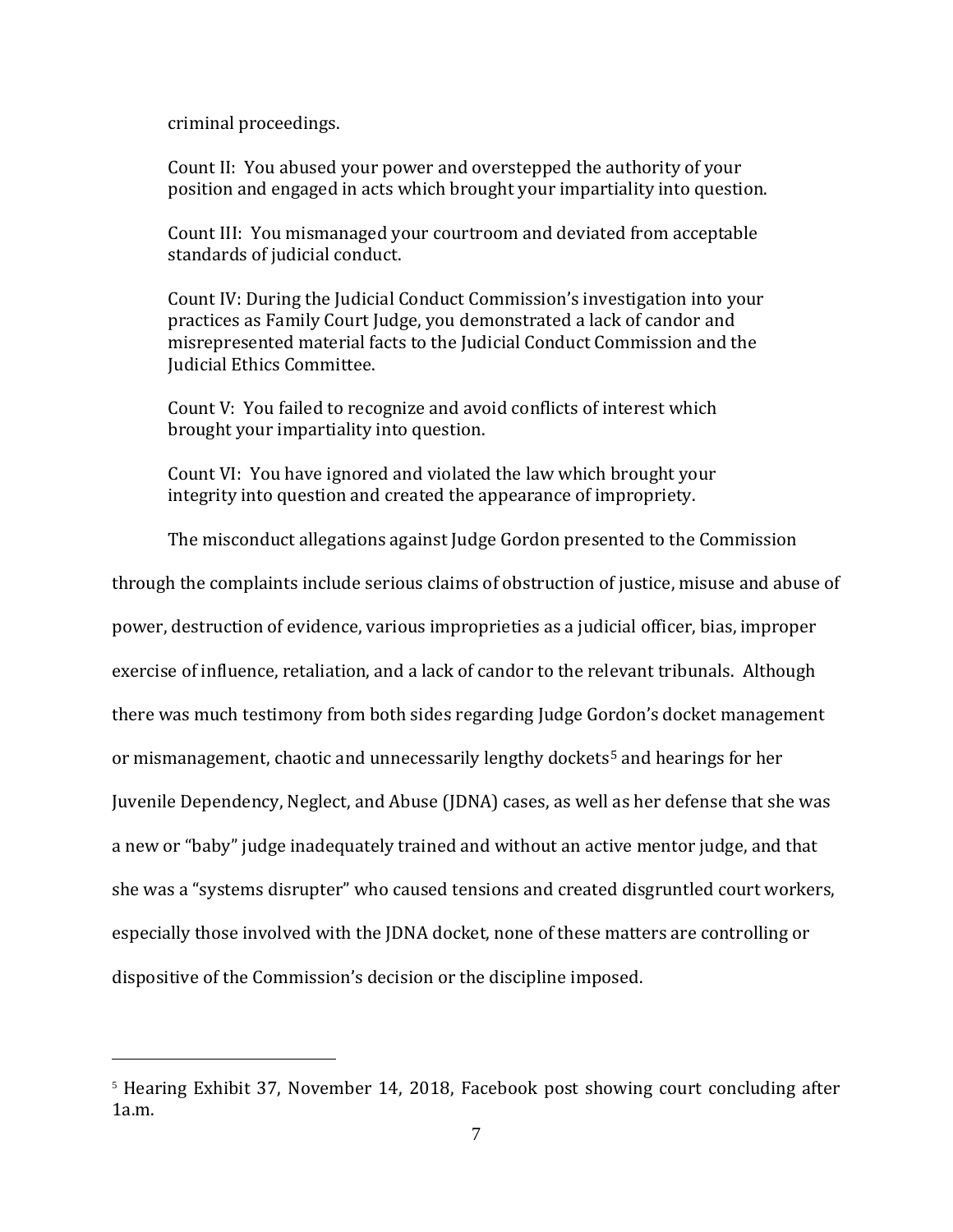Some of the issues presented to the Commission, but not all, arose because Judge Gordon's son, [6](#page-7-0) Dalton Gordon (Dalton), faced several criminal matters over the last several years. The Commission's decision ultimately turns on proof of Judge Gordon's: extensive and repeated pattern and practice, over her tenure on the Family Court Bench, of exercising improper influence for her own benefit and the benefit of her son in his numerous criminal matters; extremely poor judgment and taking profoundly unwise actions that were also outside the scope and beyond the boundaries<sup>[7](#page-7-1)</sup> of proper judicial activity; tampering with or destroying actual or potential evidence in criminal matters involving her son; having dozens if not hundreds of recorded telephone calls with her son while he was in custody in the Daviess County Jail planning, establishing and confirming much of her misconduct<sup>8</sup>;

<span id="page-7-0"></span><sup>6</sup> Prior to being elected to the Bench in late 2016, Attorney Gordon had acted as Guardian Ad Litem (GAL—a court-appointed advocate for a child) for a young boy named Dalton. She was his GAL for nearly a decade. Prior to Dalton's eighteenth birthday, Gordon resigned as his GAL and adopted him in or about 2013-2014. Dalton's relevant criminal history is set forth in Hearing Exhibit 59, CourtNet printouts for various cases covering June 29, 2017, through July 2021. In each instance, Judge Gordon was the "victim" of Dalton's criminal activity and therein lies several significant problems for any parent, and especially a parent who is a sitting judge. However, at all relevant times for the matters considered by the Commission, Dalton was not just over 18 years of age, he was over 21. Dalton turned 21 in December 2017. At all relevant times, Dalton was Judge Gordon's adult son in criminal trouble, not a child or a boy, or even a juvenile as Judge Gordon described him.

<span id="page-7-1"></span><sup>&</sup>lt;sup>7</sup> The testimony at the Hearing established that Judge Gordon was never able to remove herself from the role of being an advocate as when she was a GAL, and fully move into the constitutional role of being judge.

<span id="page-7-2"></span><sup>8</sup> The recorded jail calls are damning in a variety of respects for Judge Gordon. The Commission heard only a few of the hundreds of calls during the Hearing but enough were played to prove the allegations. Most shocking was Judge Gordon's testimony (and argument) that she did not think anyone would ever hear or listen to the calls, the implication being she would not have said the things she said, if she had known anyone would hear them. Hearing Exhibit 56, Central Dispatch Reports, were introduced at the Hearing. Some of the conversations, including that of June 29, 2017, are quite disturbing but are not directly the subject of any of the Charges against Judge Gordon and, in any event, raise issues well beyond the jurisdiction of the Commission.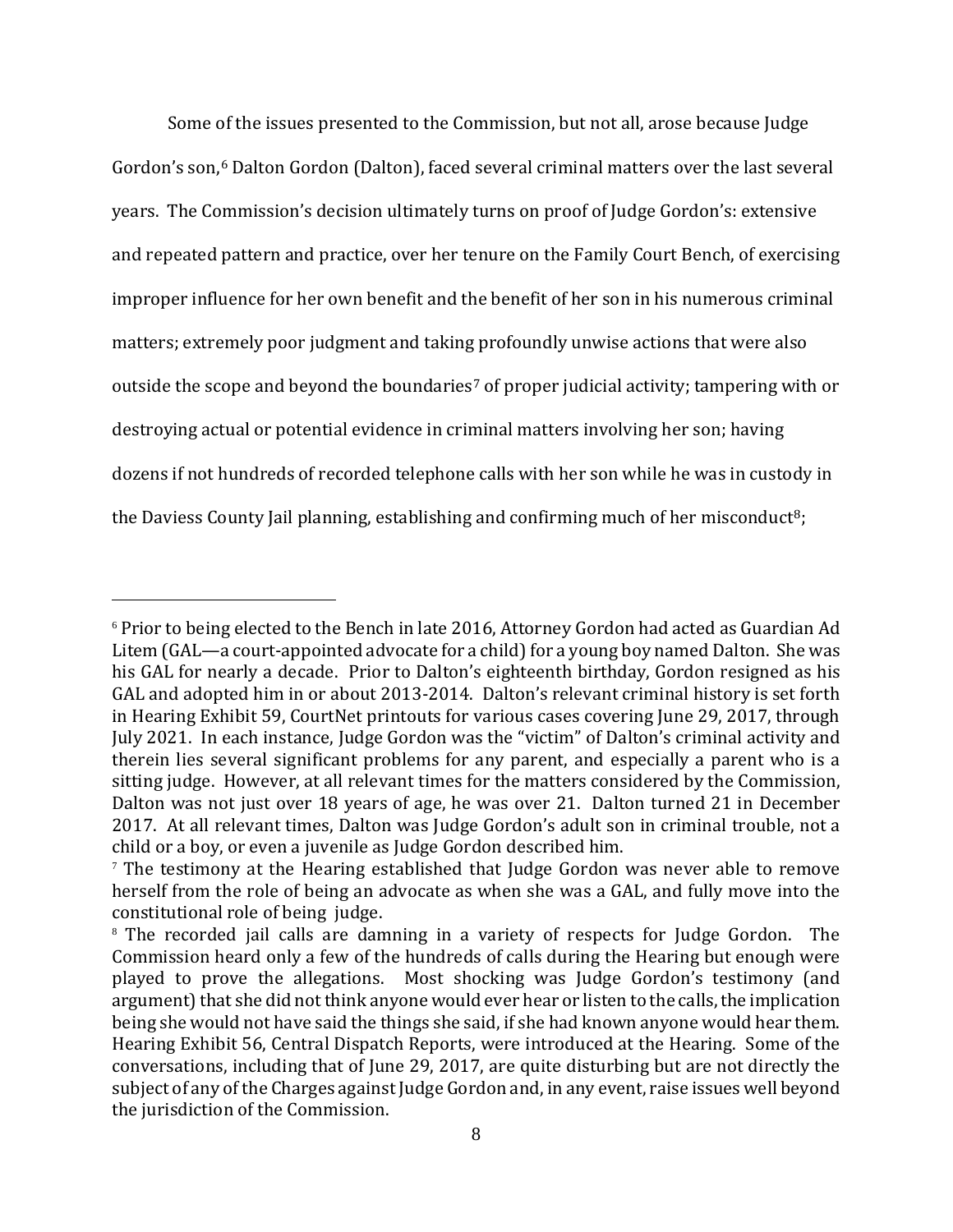creating conflicts of interest because of the legal representation of her son in his criminal matters by an attorney regularly appearing before her in Family Court matters, which representation she failed to disclose to participants in court proceedings before her and for which she failed to recuse, creating actual bias or at least the perception of bias and the lack of impartiality; sending and receiving hundreds of *ex parte* communications (1) via hundreds of text messages with the county attorney and counsel representing her son, both of whom regularly appeared before her in other matters, and (2) via text messages, personal meetings and/or phone calls with the judges, the prosecutor and the defense attorney handling her son's criminal cases through which she was attempting to represent and advocate for her son<sup>[9](#page-8-0)</sup>; retaliating against the Cabinet for Health and Family Services (the Cabinet) and its workers who advocated actions contrary to her views in JDNA matters; exhibiting a lack of candor to the Judicial Ethics Committee (JEC) from which she obtained advisory opinions (based on limited or incorrect facts she presented) and using those advisory opinions to justify her actions and in defense of the Charges; and exhibiting a lack of candor to the Commission. In sum, the misconduct alleged against Judge Gordon involved her repeatedly acting well outside the constitutional role of judge, creating conflicts and bias by acting as counsel, advisor, and advocate for her son in his criminal cases and then lobbying and pushing both the prosecutor and judge presiding over those

<span id="page-8-0"></span><sup>9</sup> The Commission heard testimony that in Dalton's earliest criminal cases, after Judge Gordon became judge, a special judge was appointed to preside though a special prosecutor was never appointed. For some unexplained reason, appointment of a special judge from outside Daviess County for Dalton's criminal matters ceased after 2018 and there has never been a special prosecutor appointed. It also became apparent that a reasonable person could perceive Judge Gordon's actions as providing for Dalton a system and process for adjudicating criminal charges unavailable to the citizenry at large.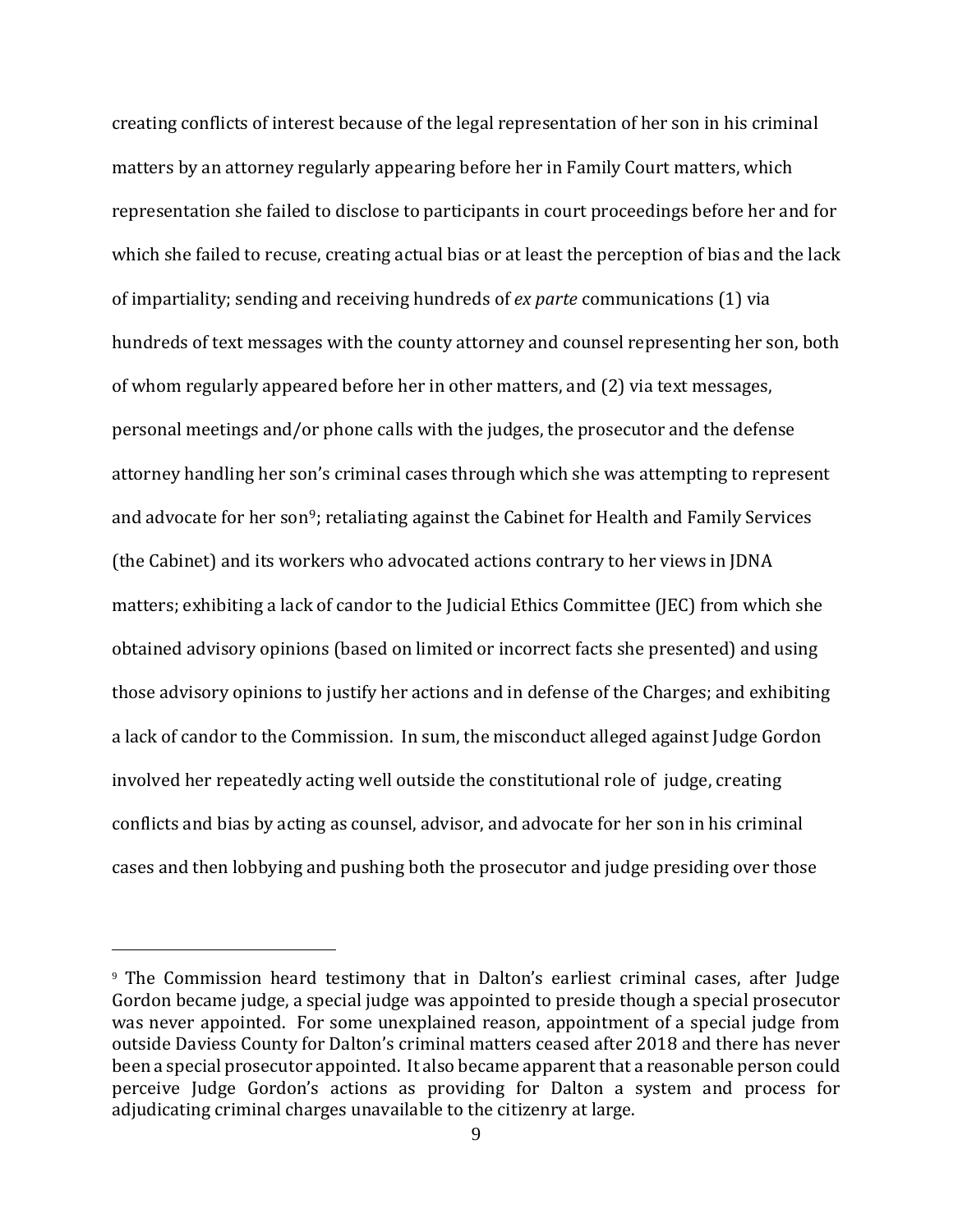cases to take actions as she directed. Judge Gordon failed to disclose the conflicts she created and failed to recuse from matters wherein she clearly had a conflict because of her efforts. She bullied and threatened Cabinet workers when they did not acquiesce to her manner of conducting JDNA matters or when they expressed objections to her actions and rulings, and she then retaliated against them when the Cabinet and its workers defended and pushed back through normal motion practice in her court. And, she was not forthcoming and honest with the Commission. Judge Gordon admitted much of her misconduct through her multiple written letters and formal Response to the Commission. Much more of her misconduct was established through the Hearing.

Based upon clear and convincing evidence presented at the Hearing, individually, the misconduct claims against Judge Gordon are of significant concern and present numerous, serious transgressions, and a pattern of improper conduct and violations of the Rules of the Kentucky Code of Judicial Conduct. Collectively, the misconduct claims against Judge Gordon established at the Hearing result in a tragic but necessary disciplinary action against her as set forth below.

#### **IV. FINDINGS OF FACT AND CONCLUSIONS OF LAW**

The Judicial Conduct Commission concludes that the following additional Findings of Fact and Conclusions of Law have been established by clear and convincing evidence.

#### **COUNT I**

Based upon the totality of the evidence presented at the Hearing, and following significant deliberation by the Commission, by a vote of 6-0, the Commission finds with respect to Count I that Judge Gordon committed the acts as follows:

 On March 5, 2020, Judge Gordon spoke to Dalton at the Daviess County Detention Center and told him she had worked out a plan for his pending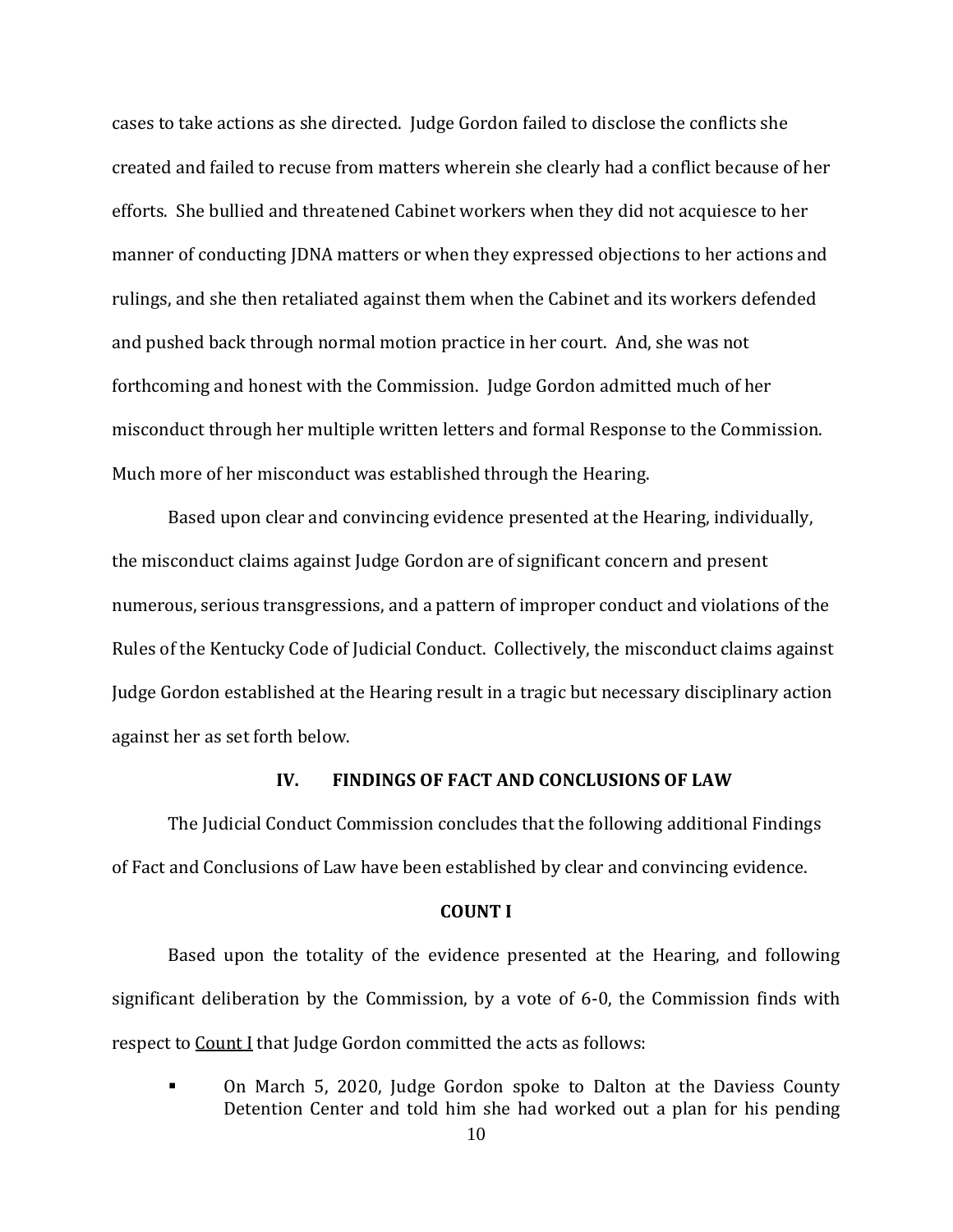criminal case, 20-M-00492. She told Dalton if he did not leave it up to her, "they will come up with it on their own." Judge Gordon also told Dalton if he did not leave it up to her, there would be no contact with the victim (Judge Gordon) and he would not be allowed to go to the home of the victim (Judge Gordon's home). She then spoke with the presiding judge in the case and discussed her recommendations for Dalton's release on bond. She then told Dalton she sent a text message to the presiding judge about his docket time and hoped to work out a time to pick Dalton up from the Detention Center. Judge Gordon also told Dalton she h[ad](#page-10-0) talked to County Attorney Claud Porter about getting Dalton into treatment. 10

 Judge Gordon contacted County Attorney Claud Porter to influence his position on Dalton's bond status and the resolution of Dalton's criminal charges. She often did not attempt to contact Dalton's attorney and instead used her influence as Family Court Judge to personally affect the bond decisions of Mr. Porter and the presiding judge. Judge Gordon has influenced various bond motions and *ex parte* orders in Dalton's cases. After Dalton was arrested and charged in 20-F-01038, she told Dalton that Mr. Porter was trying to take the case out of her hands. On October 1, 2020, Judge Gordon told Dalton that she did not think Dalton's charges in 20-F-01038 met the necessary requirements for a felony, even though she was the complaining witness in the incident. Judge Gordon told Dalton she would schedule an inperson meeting with his attorney, Clay Wilkey. On November 8, 2020, Judge Gordon told Dalton she had sent Mr. Porter and Mr. Wilkey a proposal for the resolution of Dalton's criminal charges but found out that Mr. Porter had already sent Mr. Wilkey a plea offer. On the same phone call, Judge Gordon stated she told Mr. Porter she wanted to make the decisions for her family and her house. These actions were not limited to Dalton's incarceration in 2020.[11](#page-10-1)

<span id="page-10-1"></span><span id="page-10-0"></span><sup>10</sup> Judge Gordon initially denied engaging "in [sic] *ex parte* communications with Judge Burlew to affect the outcome of [her] son's cases." (See Hearing Exhibit 24, July 21, 2021 Gordon sworn response letter). She later gave some substantiation to this charge. (See Judge Gordon's Response to Notice of Formal Proceedings and Charges, November 22, 2021 at page 2, wherein she admitted that she texted with Judge Burlew "regarding scheduling."). The record at the hearing established that Judge Gordon had much more *ex parte* contact with Judge Burlew, specifically about Dalton and his criminal case and matters. (See Hearing Exhibit 13, Judge Burlew hearing tape, and Hearing Exhibits 12, 9, 8, 21, 22, 63, 23, text messages). The video of the hearing and Judge Burlew's statements on the record during Dalton's case make painfully clear that Judge Gordon was not candid and truthful to the Commission. At a minimum, Judge Gordon lacked candor in her communication with the Commission, but the totality of the record supports the view that she was untruthful. On these matters Judge Gordon's testimony denying her lack of candor was not credible.  $11$  Hearing Exhibits 12, 8, 21, 7, text messages.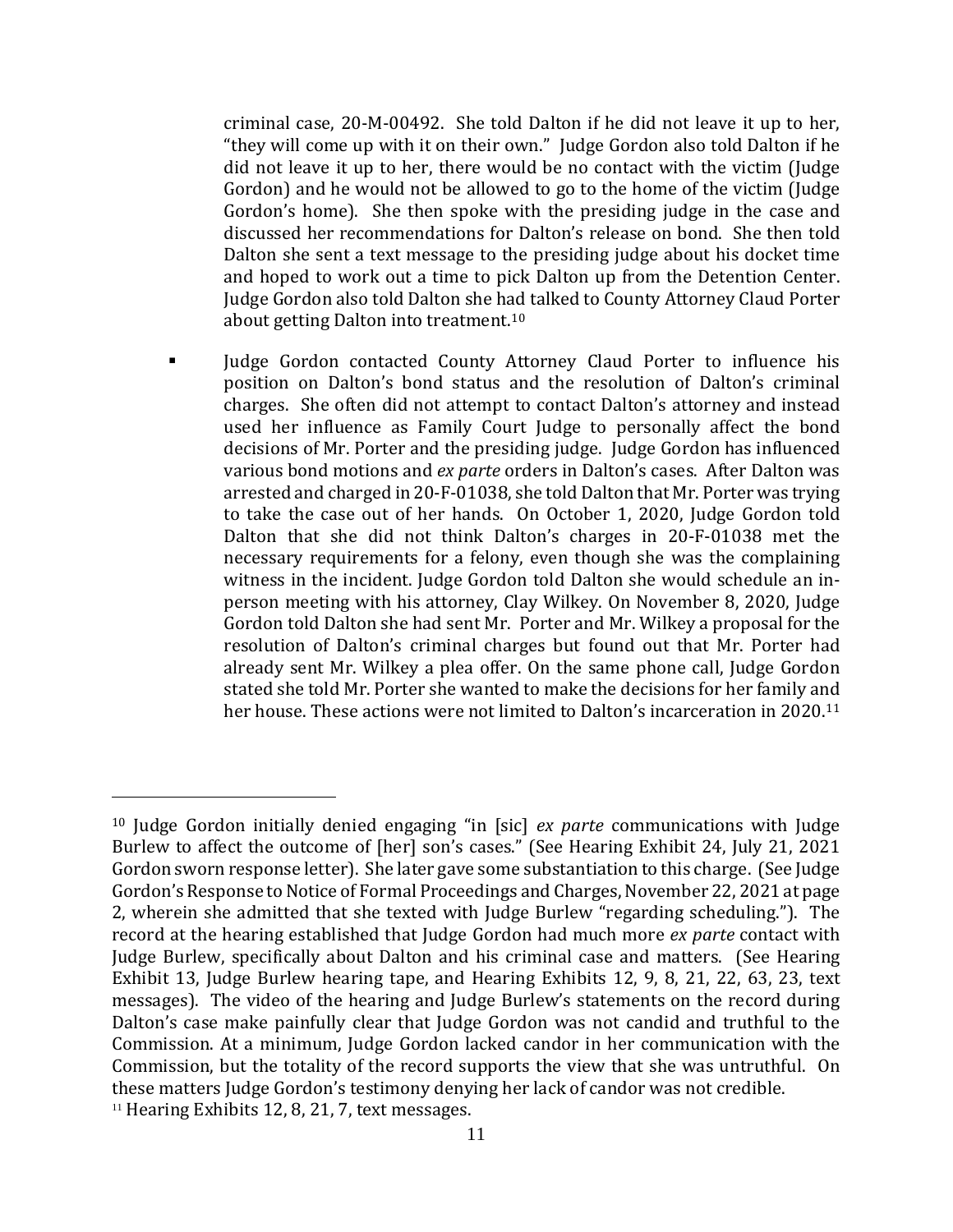On more than one occasion, Judge Gordon took actions to destroy evidence and obstruct justice. She has attempted to alter, conceal, or tamper with Dalton's social media accounts and cellular telephone content to protect him from criminal liability. Judge Gordon told Dalton she cleaned up content on his phone, and she had to "severely edit" the pictures on his Instagram account. This was after Dalton was arrested in Daviess County District Court case 17-F-00748. She told Dalton that he wasn't successful in deleting everything from his Facebook page before law enforcement obtained his phone. Judge Gordon asked Dalton for his password and assured him she would delete certain content. [12](#page-11-0) 

Judge Gordon's actions violate SCR 4.020(1)(b)(i) and constitute misconduct in office.

Furthermore, Judge Gordon's actions violate SCR 4.300 and the relevant portions of the

following Canons of the Code of Judicial Conduct:

- **Canon 1, Rule 1.1** which requires a judge to comply with the law, including the Code of Judicial Conduct.
- **Canon 1, Rule 1.2** which requires a judge to act at all times in a manner that promotes public confidence in the independence, integrity, and impartiality of the judiciary, and shall avoid impropriety and the appearance of impropriety.
- **Canon 1, Rule 1.3** which requires a judge shall not abuse the prestige of judicial office to advance the personal or economic interests of the judge or others, or allow others to do so.
- **Canon 2, Rule 2.1** which requires that the duties of judicial office shall take precedence over all of a judge's personal and extrajudicial activities.
- **Canon 2, Rule 2.2** which requires that a judge shall uphold and apply the law, and shall perform all duties of judicial office fairly and impartially.
- **Canon 2, Rule 2.4 (B)** which requires that a judge shall not permit family, social, political, financial, or other interests or relationships to influence the judge's judicial conduct or judgment.
- **Canon 3, Rule 3.1 (C)** which provides that when engaging in extrajudicial activities, a judge shall not participate in activities that would appear to a

<span id="page-11-0"></span><sup>&</sup>lt;sup>12</sup> Judge Gordon admitted her actions relative to this Charge. (See Judge Gordon's Response to Notice of Formal Proceedings and Charges, November 22, 2021, at page 4, and Hearing Exhibits 7, text messages, and Exhibits 14, 15, 5, jail calls, and the associated transcripts of each call noted as exhibit "a" with the related exhibit number).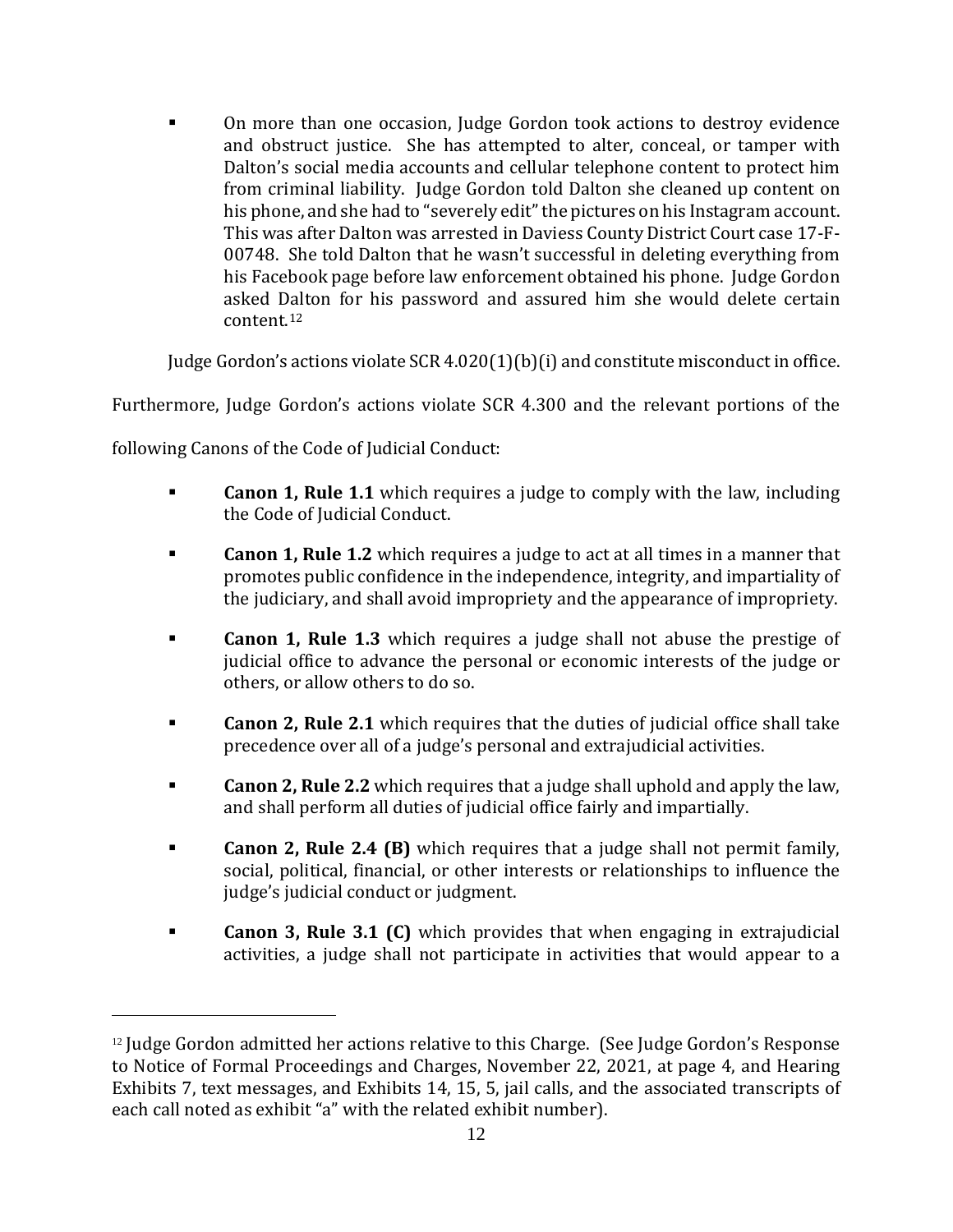reasonable person to undermine the judge's independence, integrity, or impartiality.

 **Canon 3, Rule 3.1 (D)** which provides that when engaging in extrajudicial activities, a judge shall not engage in conduct that would appear to a reasonable person to be coercive.

## **COUNT II**

Based upon the totality of the evidence presented at the Hearing, and following

significant deliberation by the Commission, by a vote of 6-0, the Commission finds with

respect to Count II that Judge Gordon committed the acts as follows:

- She threatened to impose monetary fines upon Cabinet supervisors and case workers for late reports and other course of employment events. On August 1, 2017**,** she entered an order stating Cabinet workers were to be fined \$15 for failure to file reports and those fines would be paid as credit for mouth swab drug tests from NECCO. She then attempted to enforce those fines on multiple Cabinet supervisors. On December 16, 2019, she sent an email to Cabinet employees threatening fines if they missed court report deadlines. She has used her position of power and ordered juvenile placements inconsistent with Cabinet recommendations. Only after the Cabinet appealed some of these orders, did she set them aside, thus avoiding a reversal.[13](#page-12-0)
- When she took the bench as Family Judge on January 3, 2017, Guardian Ad Litem representation was assigned by Daviess County court clerks, who kept a rotating list of eligible attorneys. She subsequently took control of GAL assignments for her JDNA docket, including the appointment of attorneys Clay Wilkey, who represented her son in criminal matters, and Andrew Johnson, who worked at her husband's law firm, Gordon Goetz Johnson Caldwell, PSC, thereby creating a conflict and the perception of favoritism.[14](#page-12-1)
- She used her influence as Family Court Judge to obtain favorable treatment from Daviess County Jailer Art Maglinger. While Judge Gordon served as

<span id="page-12-0"></span><sup>&</sup>lt;sup>13</sup> Judge Gordon admitted her actions relative to this Charge. (See Judge Gordon's Response to Notice of Formal Proceedings and Charges, November 22, 2021 at page 6, and Hearing Exhibits 27, August 11, 2017 email from Judge Gordon to Joey Minor, MSW with the Cabinet and 29, Amended Order Temporary Removal Hearing). In her email she notes that she imposed sanctions against Cabinet "workers/supervisors," that she had set several show cause hearings for 7:00am and that motions to alter, amend, or vacate sanctions orders would be docketed "as early as 6:30am to ensure completion before our normal docket begins at 8:00am."

<span id="page-12-1"></span><sup>&</sup>lt;sup>14</sup> Hearing Exhibit 30, GAL statistics 2017-2021.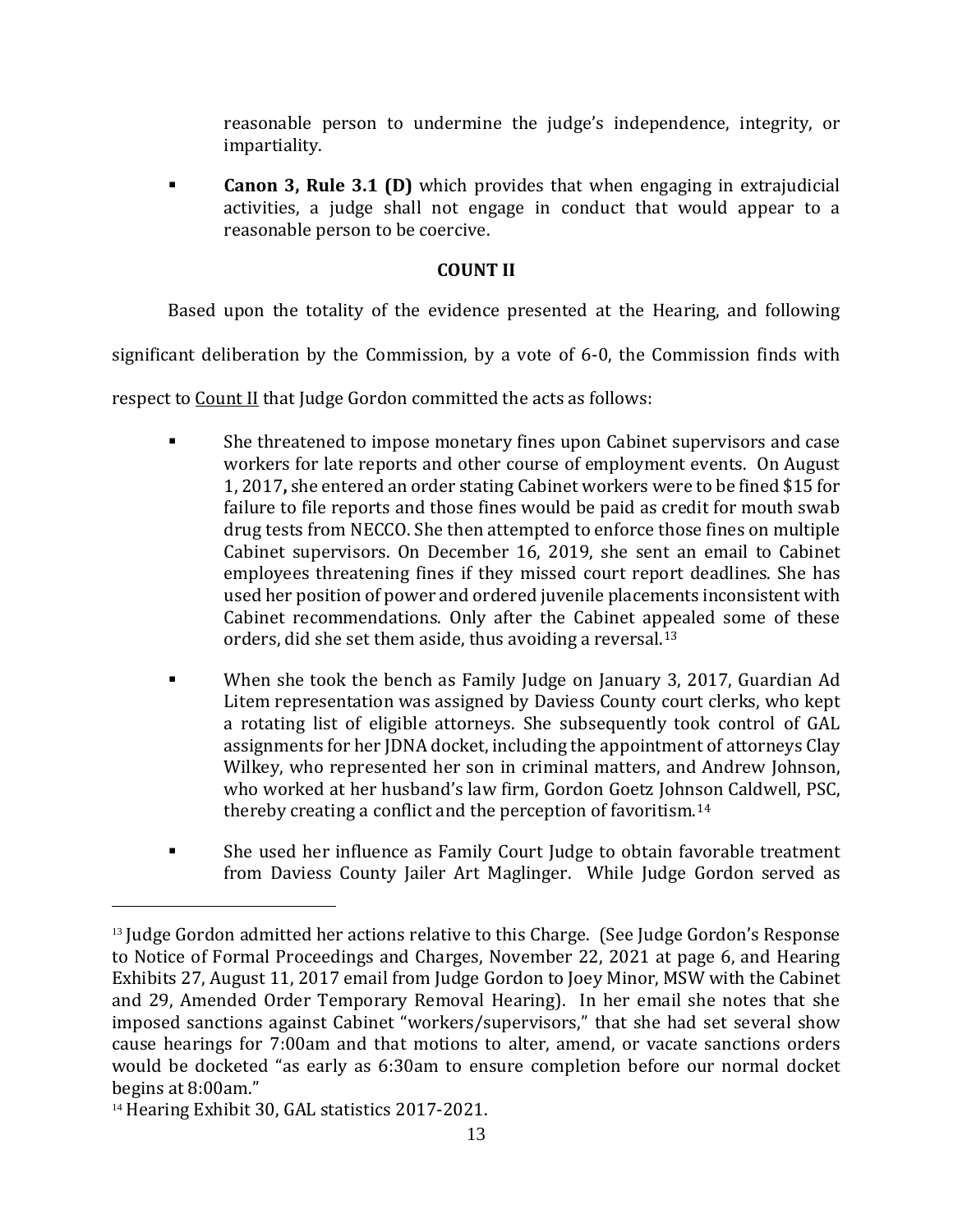Family Judge and Dalton was incarcerated, she approached Jailer Maglinger and used her position to influence to arrange semi-private meetings in the jailer's office with Dalton while he was incarcerated during non-visiting hours at the detention center. The Detention Center explicitly prohibits bringing in food and drink on visits with inmates, yet Judge Gordon frequently brought Dalton meals, drinks, magazines, and books on her accommodated visits. She routinely used her position to allow Dalton to enjoy privileges that other inmates were not permitted to receive.[15](#page-13-0)

 She removed or threatened to remove attorneys from her GAL list for arbitrary reasons. This included removal of attorney Janelle Farley because she was not "supportive of addicts" [an](#page-13-1)d/or acted as an obstructionist by failing to waive Judge Gordon's conflicts. 16

Judge Gordon's actions violate SCR 4.020(1)(b)(i) and constitute misconduct in office.

Furthermore, her actions violate SCR 4.300 and the relevant portions of the following Canons

of the Code of Judicial Conduct:

- **Canon 1, Rule 1.1** which requires a judge to comply with the law, including the Code of Judicial Conduct.
- **Canon 1, Rule 1.2** which requires a judge to act at all times in a manner that promotes public confidence in the independence, integrity, and impartiality of the judiciary, and shall avoid impropriety and the appearance of impropriety.
- **Canon 2, Rule 2.1** which requires that the duties of judicial office shall take precedence over all of a judge's personal and extrajudicial activities.
- **Canon 2, Rule 2.2** which requires that a judge shall uphold and apply the law, and shall perform all duties of judicial office fairly and impartially.

<span id="page-13-1"></span><span id="page-13-0"></span><sup>&</sup>lt;sup>15</sup> Hearing Exhibit 35, jail call. Daviess County Jailer Art Maglinger testified that he recalled Judge Gordon contacted him requesting special visitation with Dalton at particular times. <sup>16</sup> Based on Judge Gordon's testimony and that of attorneys appointed by her as GAL in the Daviess County courts and from the totality of the evidence presented, she had expressed clear "expectations" of her Daviess County court GAL panel members and the failure to meet her expectations, whatever they may be at the time, led to retaliation like "pausing" their Daviess County court GAL appointments. Attorney Janelle Farley testified at length regarding these matters and confirmed the retaliation by Judge Gordon against her. Attorney Amanda Bragg testified that she was not "paused" for her indiscretion – in Judge Gordon's eyes -- but was given a chance to explain, while Ms. Farley learned from Clay Wilkey that she was taken off the list and had to request a meeting with Judge Gordon before she was reinstated. Judge Gordon's testimony to the contrary on this matter is not credible.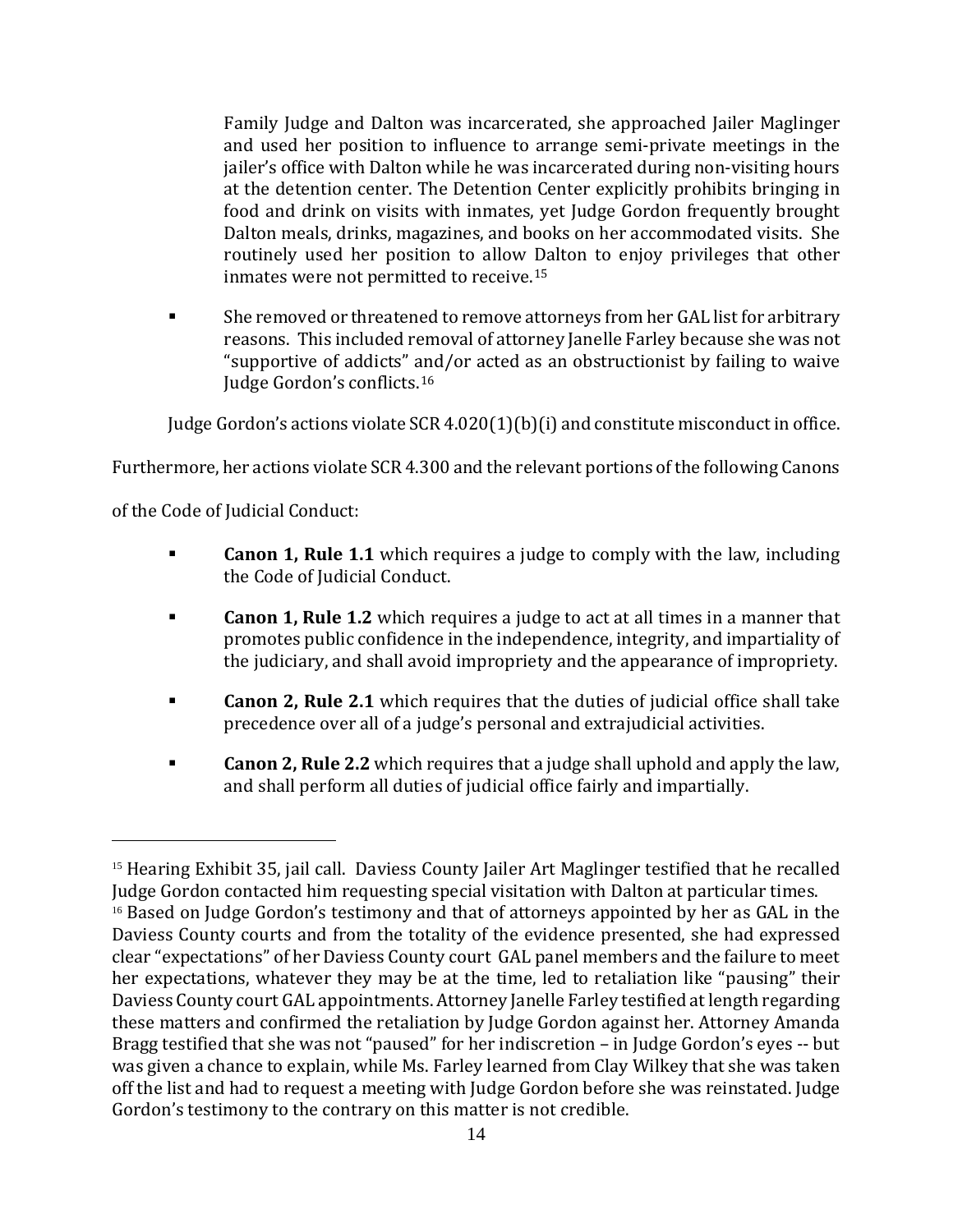- **Canon 2, Rule 2.3 (A)** which requires that a judge perform the duties of judicial office, including administrative duties, without bias or prejudice.
- **Canon 2, Rule 2.3 (B)** which requires that a judge shall not, in the performance of judicial duties, by words or conduct, manifest bias or prejudice, or engage in harassment and shall not permit court staff, court officials, or others subject to the judge's discretion and control.
- **Canon 2, Rule 2.4 (B)** which requires that a judge shall not permit family, social, political, financial, or other interests or relationships to influence the judge's judicial conduct or judgment.

# **COUNT III**

Based upon the totality of the evidence presented at the Hearing, and following

significant deliberation by the Commission, by a vote of 6-0, the Commission finds with

respect to Count III that Judge Gordon committed the acts as follows:

 She took it upon herself to administer drug tests using her secretary, her case manager, and others to conduct such testing, creating conflict and calling into question her impartiality. The criteria for which party to drug test was arbitrary. The validity of the drug testing was questionable as urine tests were stored in chambers in a refrigerator Judge Gordon purchased and on occasion the samples left the courthouse with Judge Gordon's staff overnight, compromising the propriety of the chain of custody.[17](#page-14-0) 

Judge Gordon's actions violate  $SCR 4.020(1)(b)(i)$  and constitute misconduct in office.

Furthermore, her actions violate SCR 4.300 and the relevant portions of the following Canons

of the Code of Judicial Conduct:

- **Canon 1, Rule 1.1** which requires a judge to comply with the law, including the Code of Judicial Conduct.
- **Canon 1, Rule 1.2** which requires a judge to act at all times in a manner that promotes public confidence in the independence, integrity, and impartiality of the judiciary, and shall avoid impropriety and the appearance of impropriety.

<span id="page-14-0"></span><sup>&</sup>lt;sup>17</sup> Hearing Exhibit 38, November 18, 2020 email from Heather Cann re: Gordon instructing staff to take drug test home to monitor.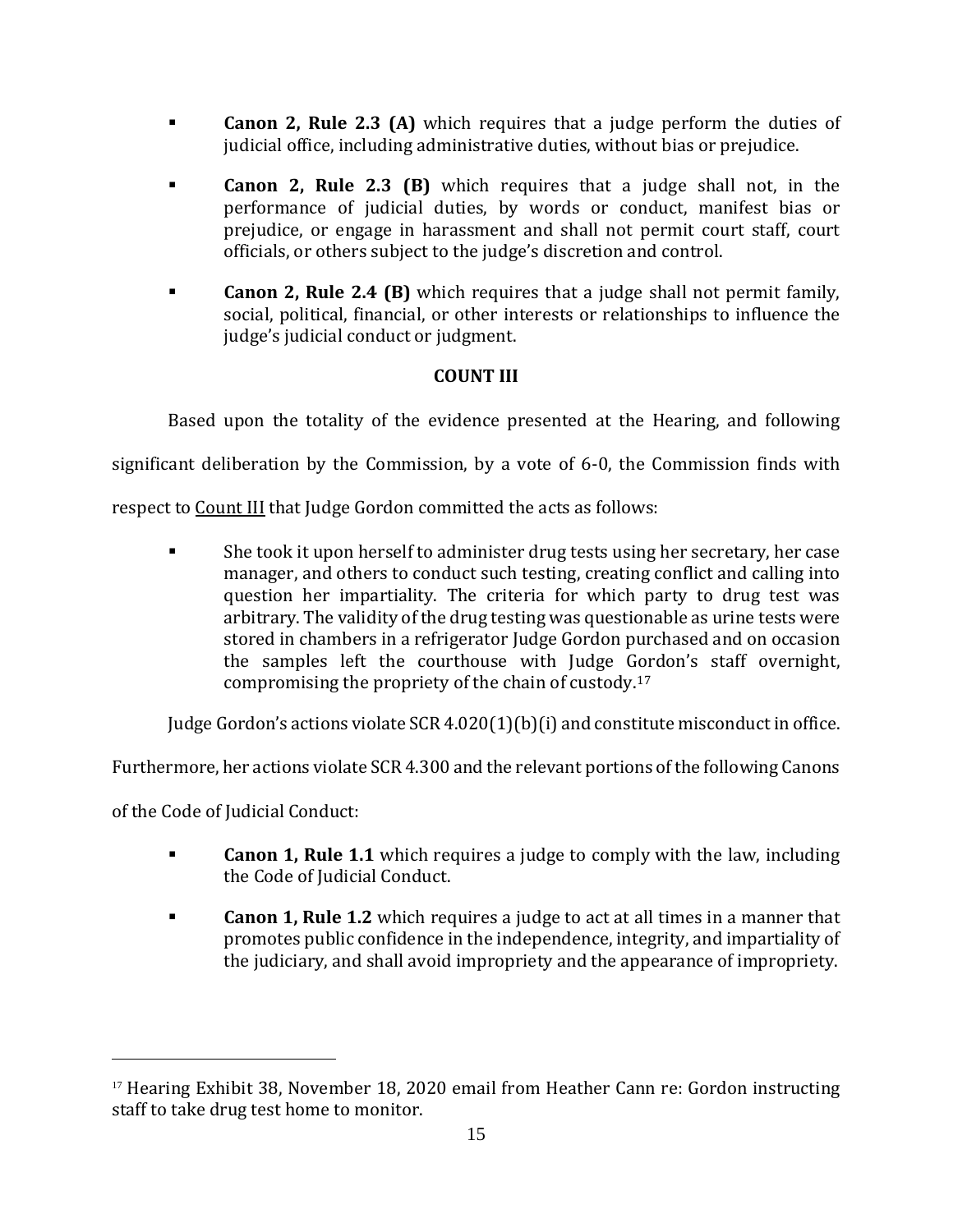- **Canon 2, Rule 2.2** which requires that a judge shall uphold and apply the law, and shall perform all duties of judicial office fairly and impartially.
- **Canon 2, Rule 2.3 (A)** which requires that a judge perform the duties of judicial office, including administrative duties, without bias or prejudice.
- **Canon 2, Rule 2.3 (B)** which requires that a judge shall not, in the performance of judicial duties, by words or conduct, manifest bias or prejudice, or engage in harassment and shall not permit court staff, court officials, or others subject to the judge's discretion and control.
- **Canon 2, Rule 2.4 (B)** which requires that a judge shall not permit family, social, political, financial, or other interests or relationships to influence the judge's judicial conduct or judgment.
- **Canon 2, Rule 2.8 (B)** which requires that a judge shall be patient, dignified, and courteous to litigants, jurors, witnesses, lawyers, court staff, court officials, and other with whom the judge deals in an official capacity, and shall require similar conduct of lawyers, court staff, court officials, and others subject to the judge's discretion and control.
- **Canon 2, Rule 2.12 (A)** which provides that a judge shall require court staff, court officials, and others subject to the judge's discretion and control to act in a manner consistent with the judge's obligations under the Code of Judicial Conduct.

# **COUNT IV**

Based upon the totality of the evidence presented at the Hearing, and following

significant deliberation by the Commission, by a vote of 6-0, the Commission finds with

respect to Count IV that Judge Gordon committed the acts as follows:

In her July 21, 2021, response to the Commission, Judge Gordon stated "I have NO authority to hire or fire attorneys for my adult son. My son did hire Clay Wilkey to represent him." However, on March 9, 2018, she told Dalton she paid thousands of dollars for him to have the best attorney represent him in order to minimize the damage and buy him "another shot." Then on March 11, 2018, Dalton expressed to Judge Gordon his dissatisfaction that Judge Gordon was terminating Mr. Wilkey's representation. Judge Gordon responded she was not terminating his services, just that she was not paying him. She later told Dalton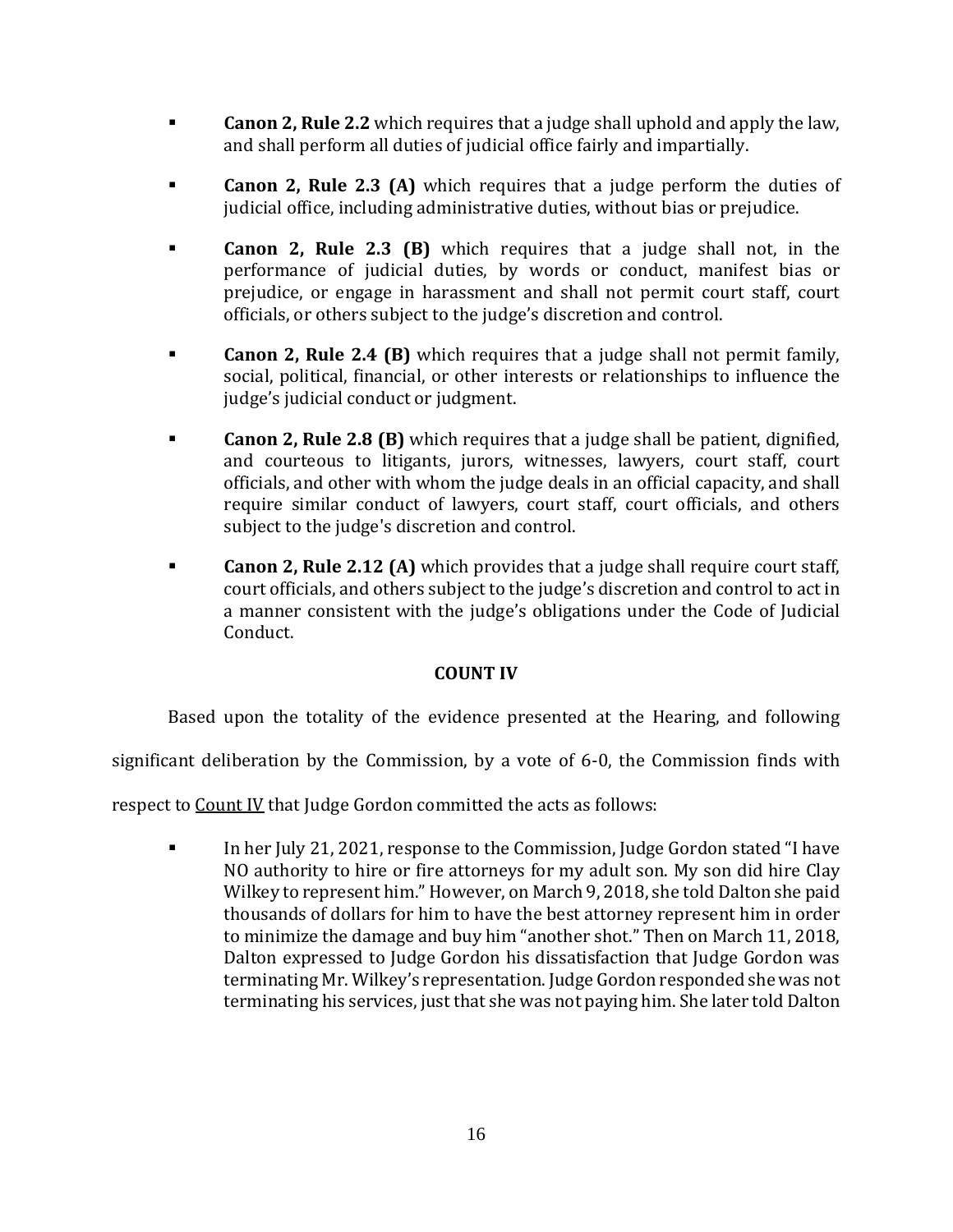she could not stop paying Mr. Wilkey with a felony hanging over Dalton's head.[18](#page-16-0)

- She told the Commission she did not get involved with Dalton's criminal cases, but she engaged in repeated acts to influence and resolve them, including meeting with the presiding judge on March 6, 2020, to influence his decision on Dalton's bond conditions.[19](#page-16-1)
- In her July 21, 2021, Response to the Judicial Conduct Commission, she stated she never requested charges be dropped against Dalton and she could not recall a single time she have ever requested Dalton not go to jail[.20](#page-16-2)

Judge Gordon's actions violate SCR 4.020(1)(b)(i) and constitute misconduct in office.

Her actions furthermore violate SCR 4.300 and the relevant portions of the following Canons

of the Code of Judicial Conduct:

- **Canon 1, Rule 1.1** which requires a judge to comply with the law, including the Code of Judicial Conduct.
- **Canon 1, Rule 1.2** which requires a judge to act at all times in a manner that promotes public confidence in the independence, integrity, and impartiality of the judiciary, and shall avoid impropriety and the appearance of impropriety.
- **Canon 2, Rule 2.16 (A)** which requires that a judge shall cooperate and be candid and honest with judicial and lawyer disciplinary agencies.

# **COUNT V**

Based upon the totality of the evidence presented at the Hearing, and following

significant deliberation by the Commission, by a vote of 6-0, the Commission finds with

respect to Count V that Judge Gordon committed the acts as follows:

 She failed to avoid a conflict of interest in her role as Family Court Judge in regard to Dalton's criminal cases by retaining, paying for, and directing the actions of Dalton's attorney, Clay Wilkey, who actively practices law in her courtroom and regularly receives GAL appointments. On March 9, 2018, Judge Gordon told Dalton that she paid thousands of dollars for Dalton to have the best attorney represent him in order to minimize the damage and buy Dalton

<span id="page-16-0"></span> $18$  Hearing Exhibits 39, 40 and 41, jail calls.

<span id="page-16-1"></span><sup>&</sup>lt;sup>19</sup> Hearing Exhibit 13, Judge Burlew hearing tape.

<span id="page-16-2"></span><sup>20</sup> Hearing Exhibit 24, July 21, 2021 Gordon sworn response letter.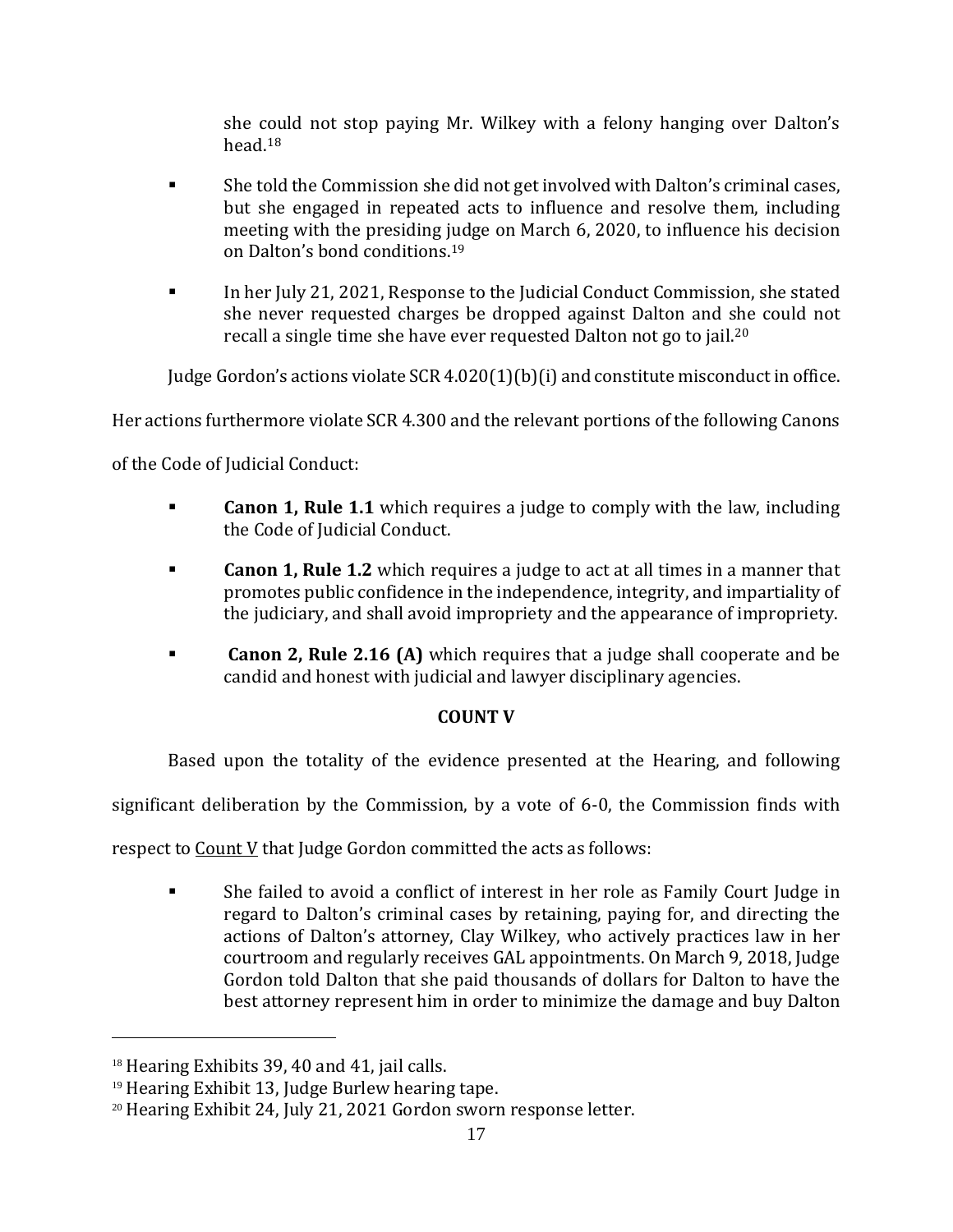"another shot." On March 11, 2018, Dalton expressed to Judge Gordon his dissatisfaction that Judge Gordon was terminating Mr. Wilkey's representation. On March 6, 2021, court-appointed Daviess County Public Defender, Heather Blackburn, was replaced by Mr. Wilkey as counsel for Dalton after Blackburn expressed to the presiding judge the notion that a special prosecutor and special judge would be appropriate in Dalton's case, 20-M-00492. On July 22, 2021, Dalton told Judge Gordon that Mr. Wilkey was not his lawyer, because Judge Gordon was the one who hired him. Judge Gordon misrepresented to the Judicial Ethics Committee (JEC) that she had not retained Mr. Wilkey as Dalton's attorney and was not paying Mr. Wilkey's legal fees.[21](#page-17-0)

- Judge Gordon had a conflict of interest when she presided over cases in which attorney Pat Flaherty represented a party after she hired his brother, Brian Flaherty, as a staff attorney. She later recused herself from presiding over all of Pat Flaherty's cases, but fearing that individuals were forum shopping and avoiding her courtroom by seeking the representation of Pat Flaherty, she issued a General Order on August 28, 2019, stating she could preside over cases in which Pat Flaherty represented a party, and that the party represented by counsel opposing Flaherty could request a transfer due to the conflict on a case-by-case basis. Despite the General Order, Judge Gordon failed to disclose this conflict on the record and failed to recuse or seek waivers of the conflict.[22](#page-17-1)
- If Iudge Gordon was not candid with the JEC in seeking opinions regarding possible conflicts.[23](#page-17-2)
- Iudge Gordon failed to avoid conflicts of interest in her assignment of GALs. She misrepresented to the JEC that Daviess County bench clerks were randomly assigning GALs to cases. She took control of GAL assignments for her JDNA docket, showing favoritism to attorneys Clay Wilkey, who represented her son in criminal matters, and Andrew Johnson, who works at her husband's law firm, Gordon Goetz Johnson Caldwell, PSC. Awarding GAL assignments to Mr. Wilkey and Mr. Johnson constitute a conflict of interest.

<span id="page-17-0"></span><sup>&</sup>lt;sup>21</sup> JCC Formal Proceedings Docket, Gordon's Response to Notice of Formal and Charges, dated November 22, 2021, Exhibit U, July 18, 2018, JEC Ethics Opinion regarding counsel representing Gordon's son practicing before her.

<span id="page-17-1"></span><sup>&</sup>lt;sup>22</sup> *Id*. Exhibit W, October 26, 2017, JEC Ethics Opinion regarding Pat Flaherty.

<span id="page-17-2"></span><sup>&</sup>lt;sup>23</sup> *Id*. Exhibit U, July 18, 2018, JEC Ethics Opinion regarding counsel representing Gordon's son practicing before her, and Exhibit W, October 26, 2017, JEC Ethics Opinion regarding Pat Flaherty.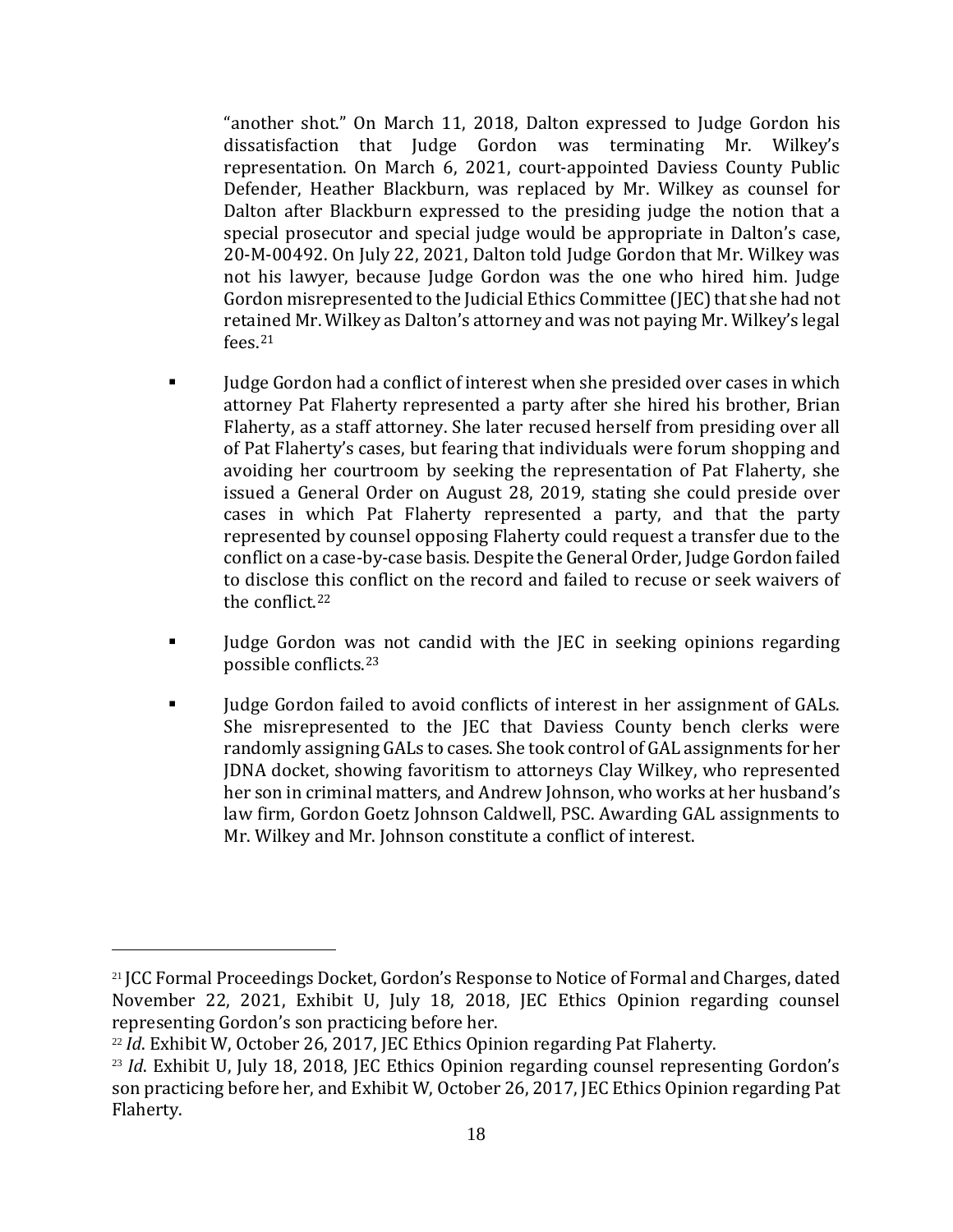Judge Gordon's actions violate  $SCR\,4.020(1)(b)(i)$  and constitute misconduct in office.

Furthermore, her actions violate SCR 4.300 and the relevant portions of the following Canons

of the Code of Judicial Conduct:

- **Canon 1, Rule 1.1** which requires a judge to comply with the law, including the Code of Judicial Conduct.
- **Canon 1, Rule 1.2** which requires a judge to act at all times in a manner that promotes public confidence in the independence, integrity, and impartiality of the judiciary, and shall avoid impropriety and the appearance of impropriety.
- **Canon 2, Rule 2.1** which requires that the duties of judicial office shall take precedence over all of a judge's personal and extrajudicial activities.
- **Canon 2, Rule 2.2** which requires that a judge shall uphold and apply the law, and shall perform all duties of judicial office fairly and impartially.
- **Canon 2, Rule 2.3 (A)** which requires that a judge perform the duties of judicial office, including administrative duties, without bias or prejudice.
- **Canon 2, Rule 2.4 (B)** which requires that a judge shall not permit family, social, political, financial, or other interests or relationships to influence the judge's judicial conduct or judgment.
- **Canon 2, Rule 2.11 (A)** which provides a judge must disqualify herself in any proceeding in which her impartiality might reasonably be questioned.[24](#page-18-0)

<span id="page-18-0"></span><sup>&</sup>lt;sup>24</sup> Canon 2, Rule 2.11 (A) provides that a judge must disqualify herself in any proceeding in which her impartiality might reasonably be questioned. The violation of this Rule by Judge Gordon was asserted in two (2) other Counts: Counts II and VI. The charge as pled focused on the use of court staff to conduct drug tests, her personal relationships with those handling Dalton's criminal cases, the judge(s) presiding over, prosecutors handling and defense attorneys defending. The Charges imply a purported obligation for the Judge to disqualify or at least disclose the relationship(s) under Rule 2.11(C), but the Rule does not automatically mandate or trigger disqualification or disclosure. If a judge is biased or prejudiced for or against a party's attorney, disqualification or recusal is mandatory. Rule 2.11(A)(1). (See Judicial Ethics Opinion JE-127). If a judge is not biased or prejudiced, whether a personal friendship or relationship is sufficient to warrant disqualification and trigger the disclosure and remittal of disqualification requirement of Rule 2.11(C) is based upon the extent of the relationship, which would lead a reasonable observer to believe the judge's impartiality might be reasonably questioned as a result thereof. Rule 2.11(A). Certainly this is so regarding the situation created with the attorney representing her son in criminal matters and then appearing before her on a regular basis in her JDNA court, and her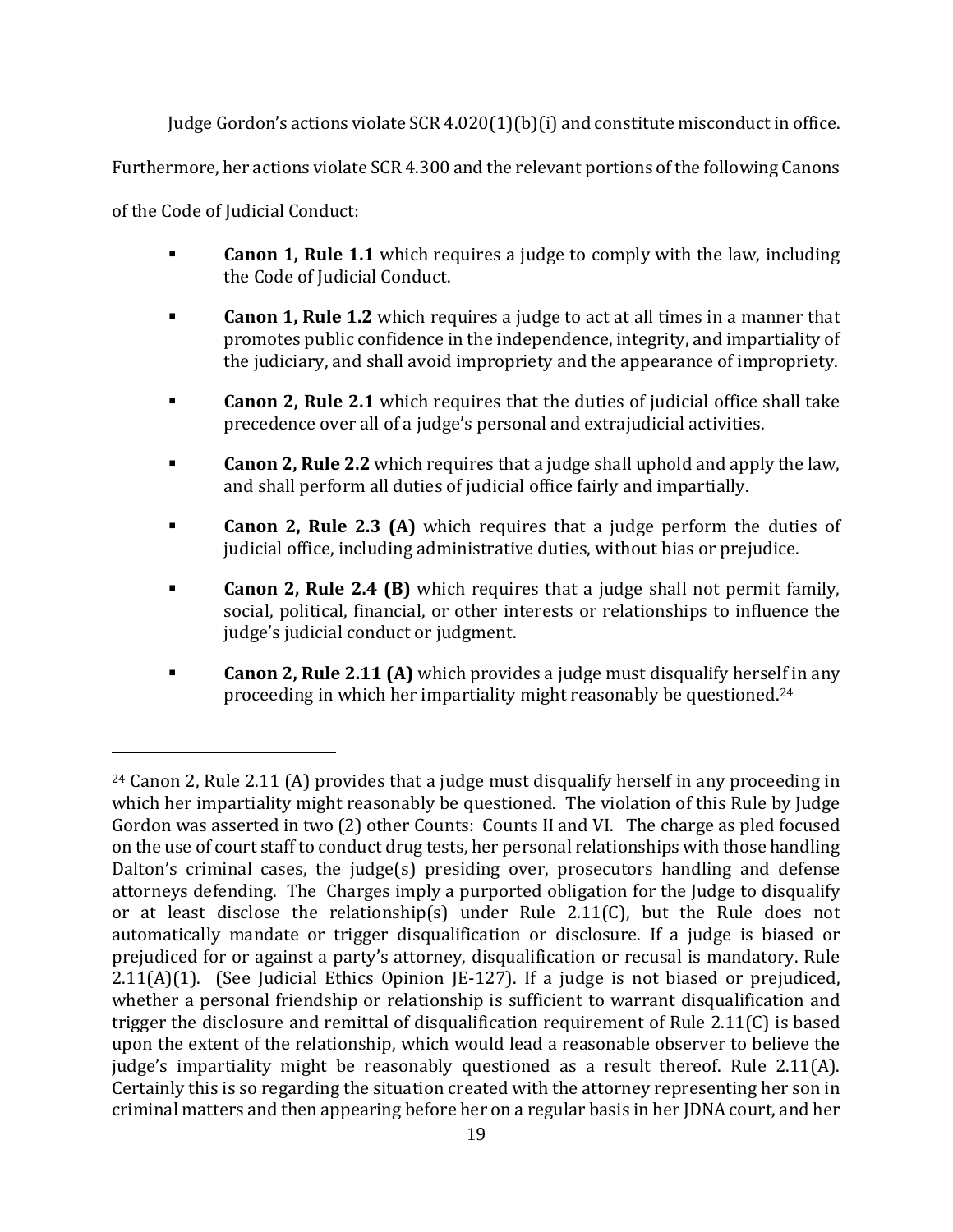## **COUNT VI**

Based upon the totality of the evidence presented at the Hearing and the Stipulation of the Parties, by a vote of 6-0, the Commission finds with respect to  $Count$  VI that the following Charges have not been established by clear and convincing evidence:

- Discussing the details of confidential cases with Dalton.
- Ignoring Dalton's bond conditions and allowing Dalton to remain at Judge Gordon's residence despite explicit knowledge that he was violating his bond conditions.

# **ORDER**

Judge Gordon has been found guilty by the Commission of violating the Kentucky

Code of Judicial Conduct and engaging in misconduct in 5 of the 6 counts charged against

her. Her conduct has violated numerous Rules of the Judicial Canons, including the

following:

- Failing to comply with the law (Canon 1, Rule 1.1).
- Failing to act at all times in a manner that promotes public confidence in the independence, integrity, and impartiality of the judiciary, and avoiding impropriety and the appearance of impropriety (Canon 1, Rule 1.2), and not abuse the prestige of judicial office to advance the personal interests of the judge or others (Canon1, Rule 1.3).
- Failing to give precedence of the judicial office over all of a judge's personal and extrajudicial activities (Canon 2, Rule 2.1).
- Failing to perform the duties of her judicial office fairly and impartially (Canon 2, Rule 2.2) and without bias or prejudice (Canon 2, Rule 2.3(A) and (B)).
- Allowing social, political, financial or other interests or relationships to influence her judicial conduct or judgment (Canon 2, Rule 2.4(B)). Failing to be patient, dignified, and courteous to those with whom the judge deals in an official capacity,

actions and communications with the judges and prosecutor coupled with her relationship to each of them require at the least disclosure under Rule 2.11(C) by Judge Gordon. In the instant case, the Commission finds that the evidence presented in relation to Count II and VI and the Charge that her actions violated this Rule was insufficient to establish a violation of the Rule based on the clear and convincing burden of proof, but such burden of proof was established under Count V.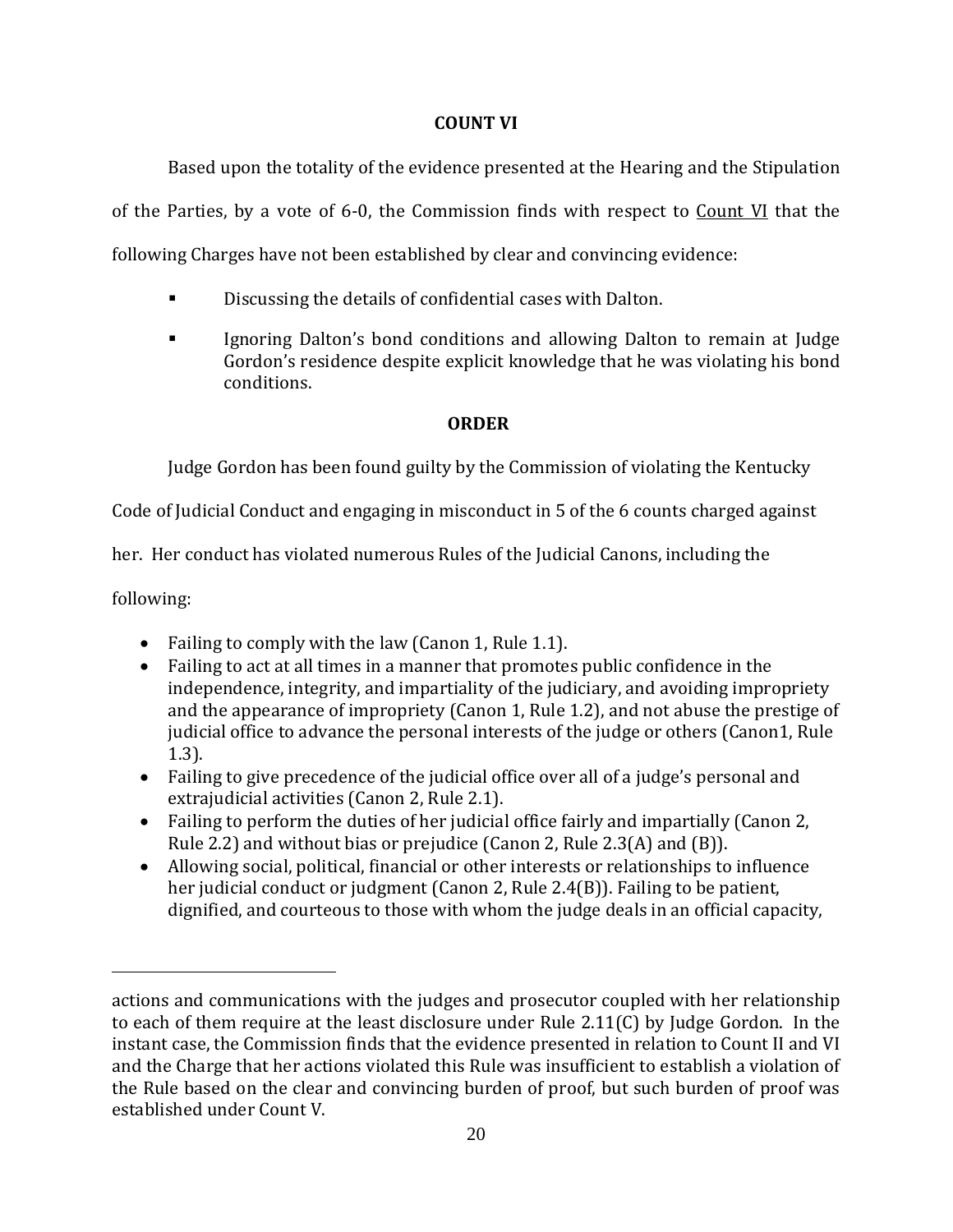and permitting similar conduct of others subject to her direction and control (Canon 2, Rule 2.8(B)).

- Failing to disqualify herself in any proceeding where her impartiality might reasonably be questioned (Canon 2, Rule 2.11(A)).
- Failing to require her staff to act in a manner consistent with the judge's obligations under the Code of Judicial Conduct (Canon 2, Rule 2.12(A)).
- Failing to cooperate and be candid and honest with judicial disciplinary agencies (Canon 2, Rule 2.16(A)).
- Retaliating against a person known or suspected to have assisted or cooperated with an investigation of a judge (Canon 2, Rule 2.16(B)).
- Participate in activities that would appear to a reasonable person to undermine the judge's independence, integrity or impartiality. (Canon 3, Rule 3.1(C)).
- Engaging in conduct that would appear to a reasonable person to be coercive (Canon 3, Rule 3.1(D)).

Judge Gordon's conduct violating the Canons was not isolated but was a pattern of

repeated conduct over an extended period of time and over her entire tenure as judge and in a variety of ways. Her conduct violating the Canons was extensive and frequent and provided personal benefits to her and her adult son. The conduct occurred inside and outside of the courtroom, and in her official capacity. Judge Gordon testified and her counsel argued in mitigation that she "made mistakes" and that she recognized that acts as alleged occurred but that she has stopped such practices or changed or modified her conduct and behavior. Unfortunately for Judge Gordon, verbal assurances of change in behavior do not eliminate the serious violations of the Canons of Judicial Conduct. There is no doubt that she has brought the integrity and respect for the judiciary within Daviess County into disrepute and that her improper actions violate the Canons. Arguably, the integrity and respect for the judiciary of the entire Commonwealth has been and is negatively impacted by Judge Gordon's misconduct, particularly in light of her retaliation against the Cabinet and its workers. As part of the misconduct, Judge Gordon exploited her judicial position to satisfy her personal desires, a perniciously nefarious act and one that can rarely be explained away by a sitting judge. Based on the totality of the evidence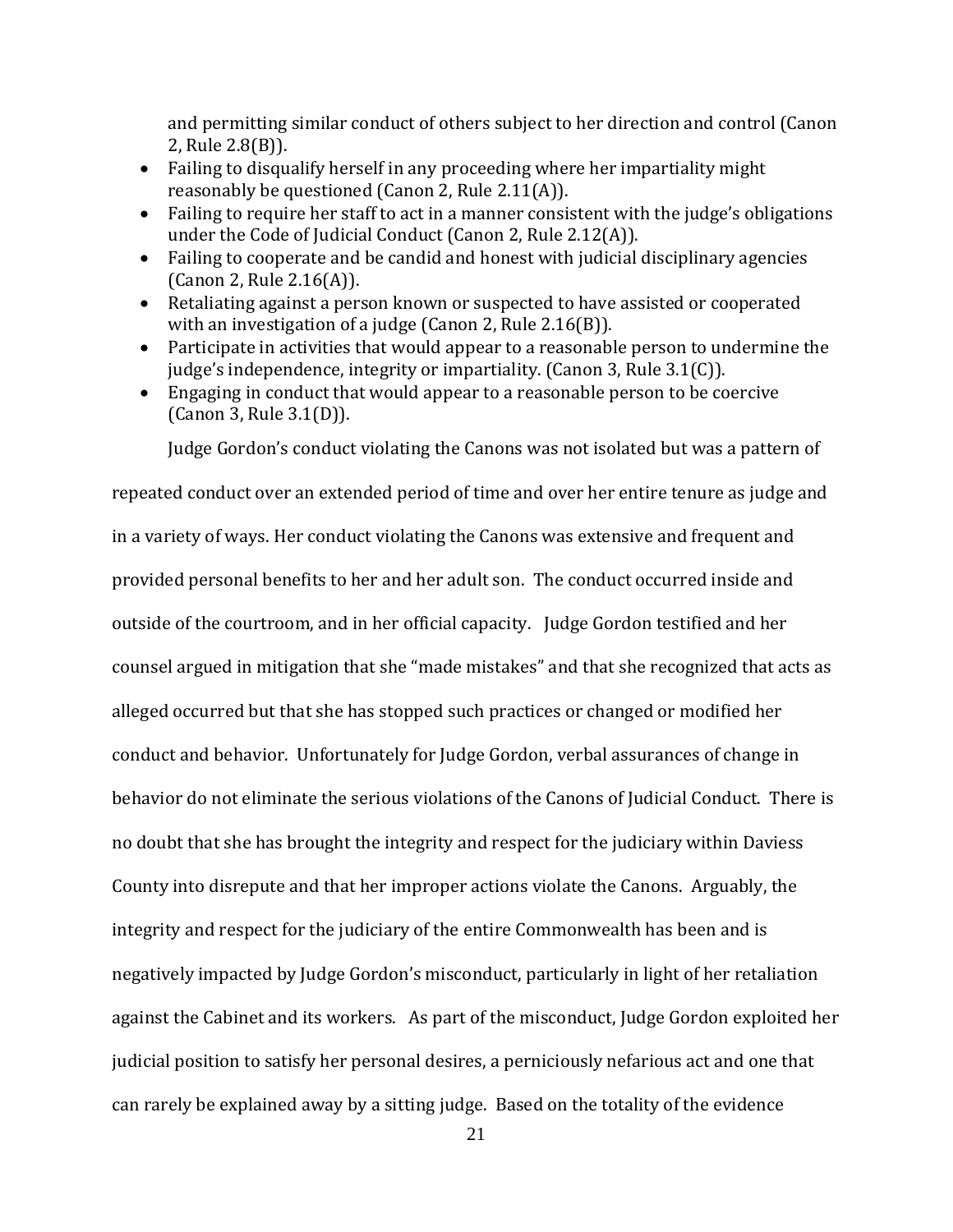presented, including acts admitted by Judge Gordon and conduct she cannot deny she engaged in, and based upon a reasonable and reasoned application of the Rules, it is clear that Judge Gordon lacks fitness to continue on the Bench.

As most realize (but some still do not), failing to be candid and honest with the Commission in its investigation and process on multiple occasions, including in Formal Proceedings, goes to the heart of a judge's integrity. Judge Gordon failed to be candid with both the JEC and the Commission, and obstructed justice.

The Commission notes that none of the Charges against Judge Gordon involved criticism of rulings that ultimately impacted parties to cases before her or as to her actions toward the parties before her *except* those involving the sanctions of Cabinet workers, which orders were vacated, and such practice Judge Gordon swears under oath has stopped. [25](#page-21-0) The Commission makes no findings as to Judge Gordon's judicial "ability" or as to any type of case-by-case review as that is not before the Commission. In fact, Judge Gordon presented several witnesses<sup>[26](#page-21-1)</sup> to attempt a bolstering of her *ability* as a competent

<span id="page-21-0"></span> $25$  There was significant testimony from more than one witness indicating questionable and improper actions by Daviess County court GALs taking the child of their appointed representation home or elsewhere or for "overnights" without proper review and approval. This is another systemic issue found in the Daviess County court system that appears to be of great concern but outside the scope of the Charges and also the jurisdiction of the Commission.

<span id="page-21-1"></span> $26$  One witness called by Judge Gordon to bolster her reputation as a judge, Hon. Clay Wilkey, admitted under oath that he lied to the investigator for the Commission. Wilkey "corrected" the record through his testimony at the Hearing confirming that he *had* reviewed the Charges against Judge Gordon even though **at Judge Gordon's request** Wilkey told the investigator, Gene Weaver, that he had not. (See Hearing Record, 2022-04-05\_13.46.09.296, at 1:00:35). But this belated correction does not cure his initial lack of candor to this body. The Commission appreciates that Mr. Wilkey had a change of heart following his interview by Mr. Weaver and wrote a letter to the Commission in December 2021 disclosing his lie and offered to correct his statement that he had made under oath to Mr. Weaver. His correction may have carried more weight and credence if it had come before he reviewed Judge Gordon's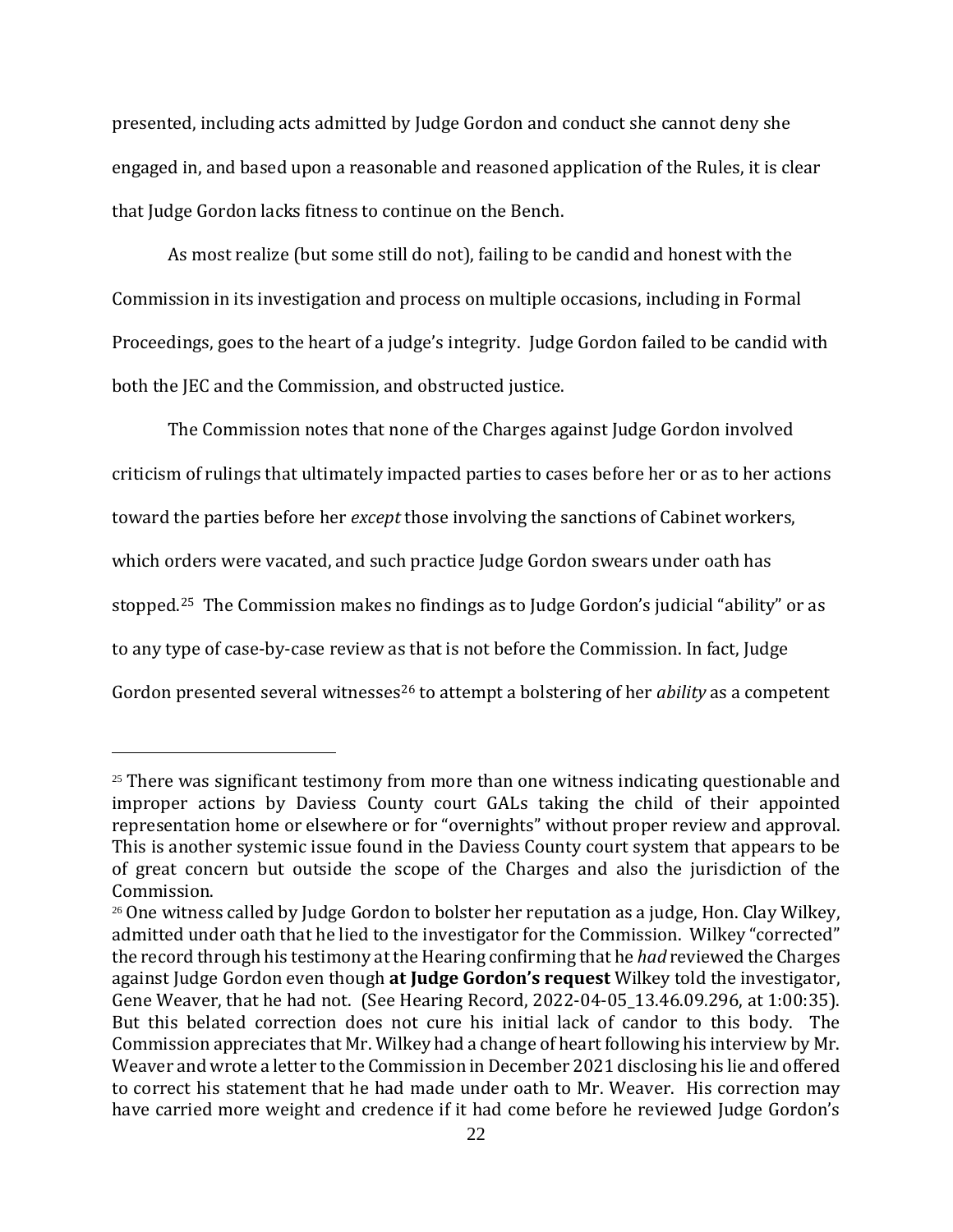judge. However, the lack of any such finding does not excuse or make less serious Judge Gordon's numerous instances of judicial misconduct. And, judicial ability does not necessarily prevent or preclude the potential for judicial misconduct.

The Commission is not tasked with investigating or charging any others who may have been involved in Judge Gordon's activities or what was suggested by this Hearing as systemic "issues" within the Daviess County Courts and among its participants. Those issues do not go unnoticed. The Commission acknowledges that this decision does not address and will not resolve all the "issues" that have been uncovered through its investigation and as a result of the Hearing. We remain optimistic that this decision will be the beginning of curative action for the judicial system and its participants within Daviess County, and not the end of such action.

This case does not involve one or two isolated occurrences, but instead involves Judge Gordon's pattern of misconduct and her repeated exercise of extremely poor judgment and her engagement in profoundly unwise action – on and off the Bench – that continued for years, including after Judge Gordon was informed that a complaint was filed with the Commission against her. [27](#page-22-0) As the Kentucky Code of Judicial Conduct provides in

statement to Gene Weaver contradicting his—that she provided the Charges to Mr. Wilkey. A lie can be corrected but it may not be forgotten, or its impact eliminated. Much more is expected of Mr. Wilkey as an officer of the Court. It is also disturbing that Mr. Wilkey advised Judge Gordon to delete her texts about their conversations of a Kentucky State Police investigation involving Dalton's phone and issues of sex trafficking and child abuse. She confirmed that she deleted the text messages from Wilkey, while Wilkey did not delete her messages to him. Hearing Exhibit 7, text messages.

<span id="page-22-0"></span> $27$  As she conceded during her testimony at the Hearing, she was previously instructed in 2018 by the Commission to stay out of Dalton's cases. (See JCC Formal Proceedings Docket, Gordon's Response to Notice of Formal and Charges, dated November 22, 2021, Exhibit T, April 13, 2018, Letter). Judge Gordon also testified at the Hearing that she was called in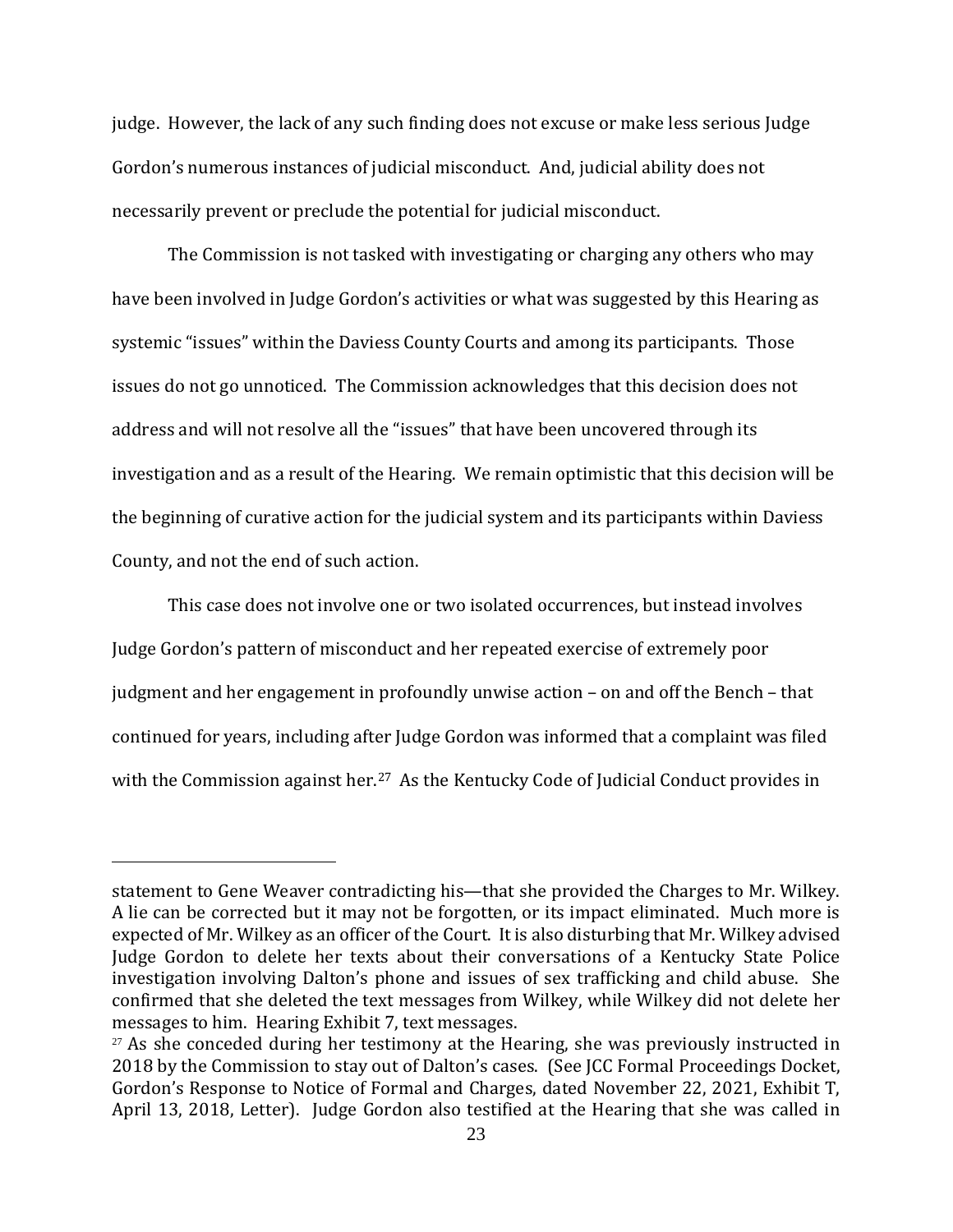its Preamble, SCR 4.300, "Judges should maintain the dignity of judicial office at all times, and avoid both impropriety and the appearance of impropriety in their professional and personal lives. They should aspire at all times to conduct that ensures the greatest public confidence in their independence, impartiality, integrity, and competence." Respondent failed in essentially every respect of this fundamental rule applicable to all judges. After proper notice and hearing, and based on the totality of the circumstances and evidence presented at the Hearing and the broad range of repeated and systemic misconduct by Respondent over a substantial period of time, the Commission by unanimous vote (of 6-0) orders that Judge Gordon be removed from office. The Commission notes that the severity of the penalty imposed is driven significantly by her violations of the Canons in Count I, and it alone justifies removal from office, even without the significant other misconduct found through Counts II – V.

Based upon the Stipulation of the Parties, the Commission finds that those sections of Counts I, II, III, IV, V and the entirety of Count VI (as specifically noted in the Stipulation filed in the record) and that are not addressed herein have not been established by clear and convincing evidence.

**WHEREFORE, based upon the foregoing and the totality of the clear and convincing evidence presented to the Commission at the Hearing, it is the Commission's ruling that Judge Gordon be, and hereby is, REMOVED from the office of Judge.** 

Rule 4.270 provides that the Commission's Order shall become effective ten (10)

before Chief Judge Wethington who informed her he had received complaints about her actions in her son's cases.